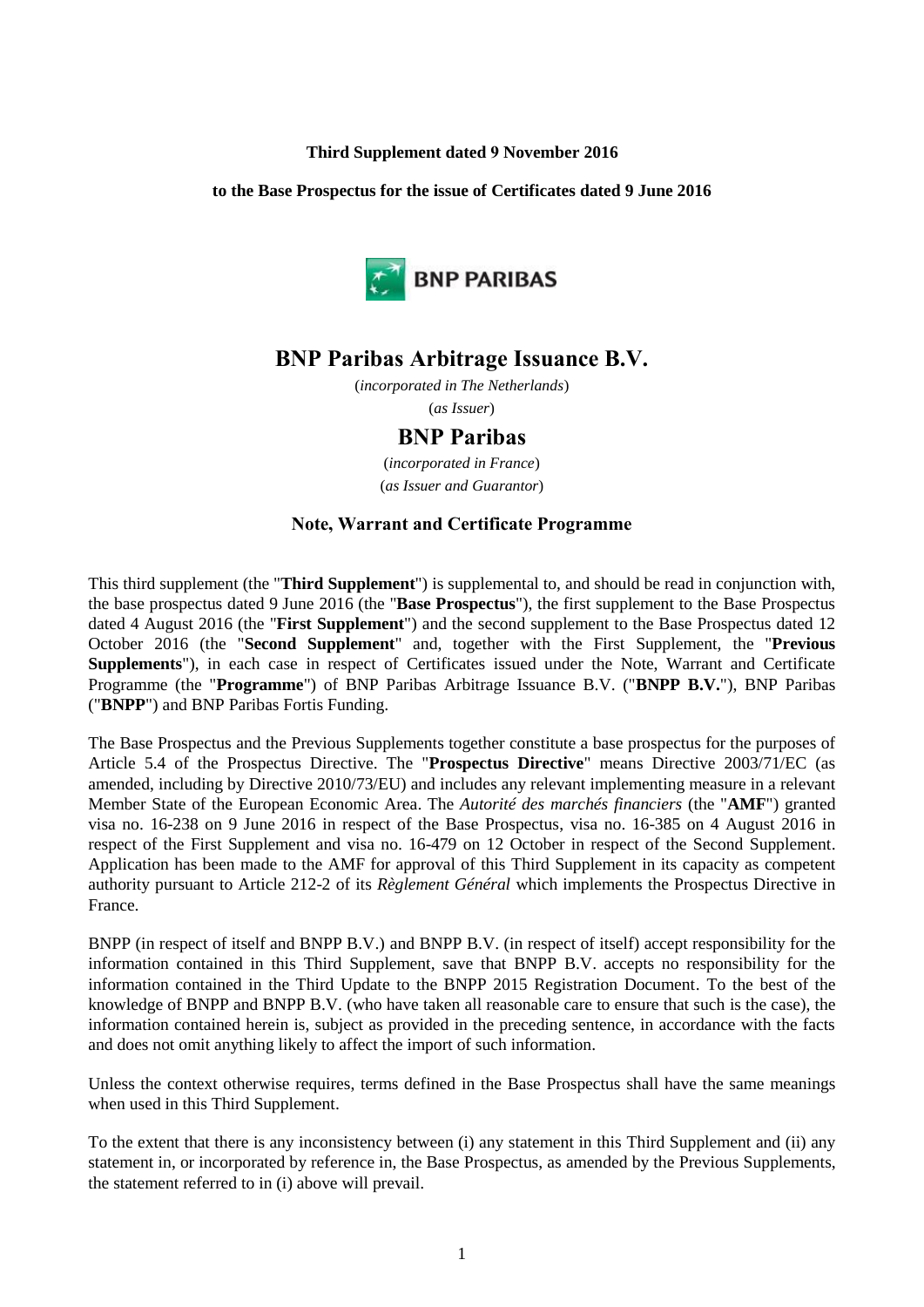References in this Third Supplement to paragraphs of the Base Prospectus are to the Base Prospectus as amended by the Previous Supplements. References in this Third Supplement to page numbers in the Base Prospectus are to the page numbers in the Base Prospectus without taking into account any amendments made in the Previous Supplements.

Copies of this Third Supplement may be obtained free of charge at the specified offices of BNP Paribas Securities Services, Luxembourg Branch and BNP Paribas Arbitrage S.N.C. and will be available on the website of BNP Paribas [\(https://rates-globalmarkets.bnpparibas.com/gm/Public/LegalDocs.aspx\)](https://rates-globalmarkets.bnpparibas.com/gm/Public/LegalDocs.aspx) and on the website of the AMF [\(www.amf-france.org\)](http://www.amf-france.org/).

This Third Supplement has been prepared in accordance with Article 16.1 of the Prospectus Directive and pursuant to Article 212-25 of the AMF's *Règlement Général*, for the purposes of giving information which amends or is additional to the information already contained in the Base Prospectus.

This Third Supplement has been prepared for the purposes of:

- (A) incorporating by reference the BNPP *Troisième actualisation du Document de référence 2015 déposée auprès de l'AMF le 28 octobre 2016* (in English);
- (B) amending the "Programme Summary in relation to this Base Prospectus" and the "Pro Forma Issue Specific Summary of the Programme in relation to this Base Prospectus";
- (C) amending the "Programme Summary in relation to this Base Prospectus (in French)" and the "Pro Forma Issue Specific Summary of the Programme in relation to this Base Prospectus (in French)";
- (D) amending "Annex 1 Additional Terms and Conditions for Payouts";
- (E) amending "Annex 13 Additional Terms and Conditions for Secured Securities"; and
- (F) amending the "General Information" section.

The incorporation by reference referred to in (A) above has been made to update the BNPP disclosure. The amendments referred to in (B), (C) and (F) above have been made to reflect the updated disclosure in respect of BNPP referred to in (A) above. The amendments referred to in (B) and (C) above have also been made to correct the description of the status of the BNPP Guarantee and the Status of Securities issued by the relevant Issuer. The amendment referred to in (D) above has been made to correct typographical errors in respect of ETS Final Payout 1300 in the Base Prospectus. The amendments referred to in (E) above have been made to correct typographical errors in Part D of Annex 13.

In accordance with Article 16.2 of the Prospectus Directive, in the case of an offer of Securities to the public, investors who, before this Third Supplement is published, have already agreed to purchase or subscribe for Securities issued under the Programme which are affected by the amendments made in this Third Supplement, have the right, exercisable before the end of the period of two working days beginning with the working day after the date of publication of this Third Supplement to withdraw their acceptances. This right to withdraw shall expire by close of business on 15 November 2016.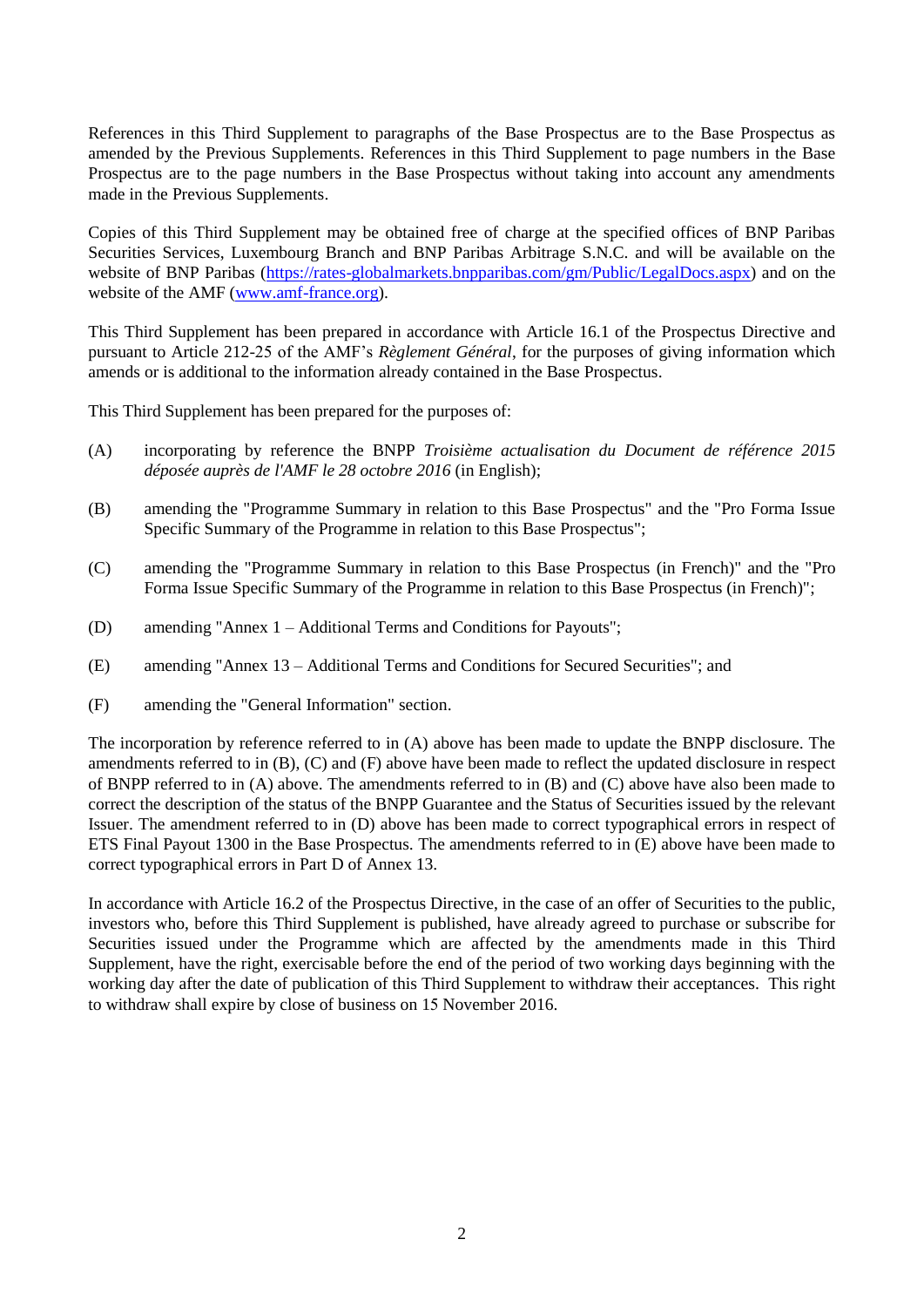## **TABLE OF CONTENTS**

## **Page**

| Amendments to the Programme Summary in relation to this Base Prospectus and the Pro Forma Issue       |  |
|-------------------------------------------------------------------------------------------------------|--|
|                                                                                                       |  |
| Amendments to the Programme Summary in relation to this Base Prospectus (in French) and the Pro Forma |  |
|                                                                                                       |  |
|                                                                                                       |  |
|                                                                                                       |  |
| Amendments to Annex 13 – Additional Terms and Conditions for Secured Securities 17                    |  |
|                                                                                                       |  |
|                                                                                                       |  |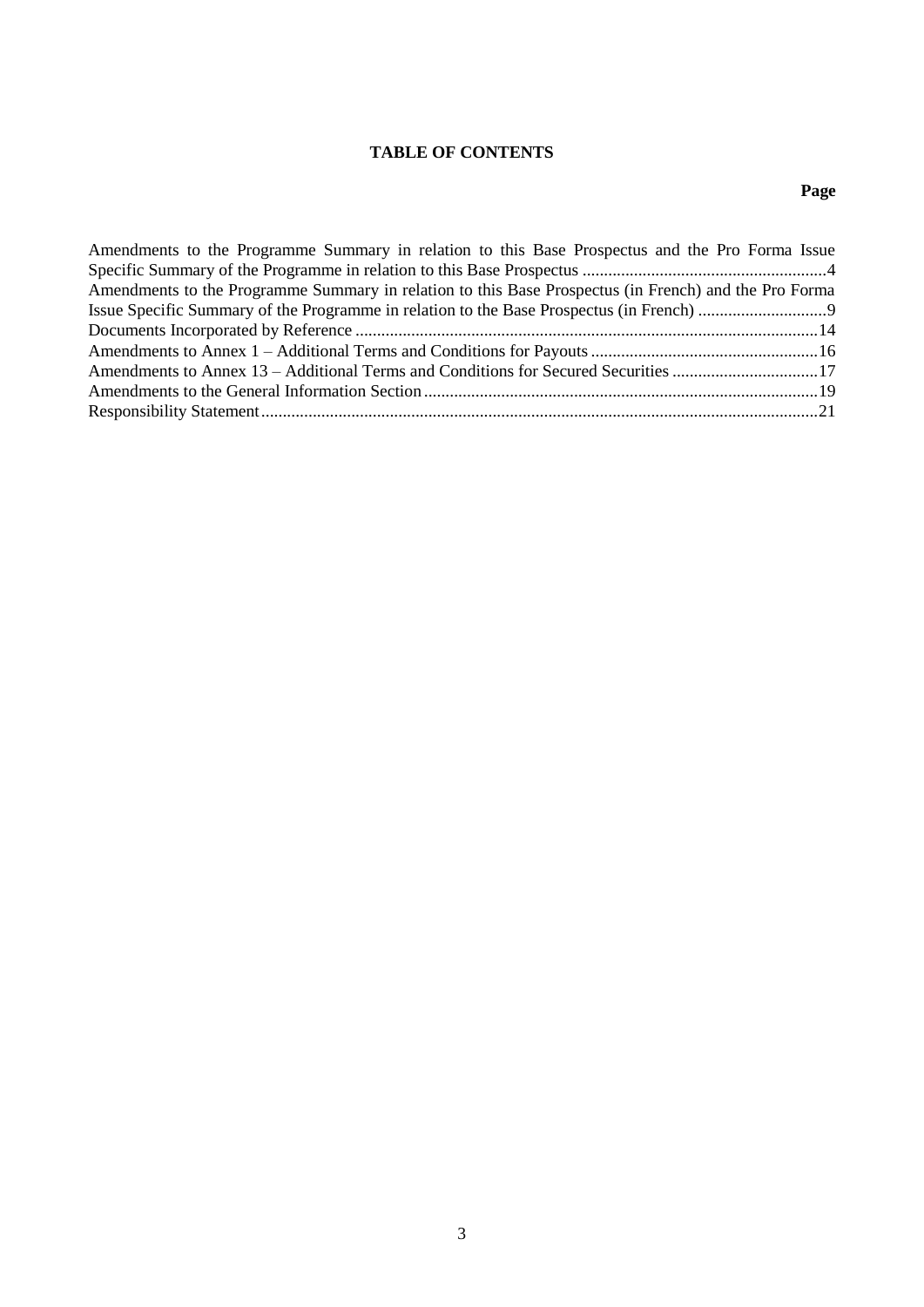## **AMENDMENTS TO THE PROGRAMME SUMMARY IN RELATION TO THIS BASE PROSPECTUS AND THE PRO FORMA ISSUE SPECIFIC SUMMARY OF THE PROGRAMME IN RELATION TO THIS BASE PROSPECTUS**

*In relation to the amendments to B.18 and C.8 in "the Programme Summary in relation to this Base Prospectus" and "the Pro Forma Issue Specific Summary of the Programme in relation to this Base Prospectus" set out in this section: (i) text which, by virtue of this Third Supplement, is deleted therefrom is shown with a line drawn through the middle of the relevant deleted text; and (ii) text which, by virtue of this Third Supplement, is added thereto is shown underlined.* 

- 1. The "Programme Summary in relation to this Base Prospectus" on pages 10 to 56 of the Base Prospectus is amended as follows:
- (a) In Element B.12, the following new table in relation to BNPP is inserted immediately below the table in relation to BNPP entitled "**Comparative Interim Financial Data for the six-month period ended 30 June 2016– in millions of EUR**" and immediately above the heading "*Statements of no significant or material adverse change*":

| Comparative internir f mancial Data for the lime-month period ended 50 september 2010 – In<br>millions of EUR |             |             |
|---------------------------------------------------------------------------------------------------------------|-------------|-------------|
|                                                                                                               | 9M16        | 9M15        |
|                                                                                                               | (unaudited) | (unaudited) |
| Revenues                                                                                                      | 32,755      | 32,489      |
| Cost of risk                                                                                                  | (2,312)     | (2,829)     |
| Net Income, Group Share                                                                                       | 6,260       | 6,029       |
|                                                                                                               | 30/09/2016  | 31/12/2015  |
| Common equity Tier 1 ratio (Basel 3<br>fully loaded, CRD4)                                                    | 11.4%       | 10.9%       |
|                                                                                                               | 30/09/2016  | 31/12/2015  |
|                                                                                                               | (unaudited) | (audited)   |
| Total consolidated balance sheet                                                                              | 2,173,877   | 1,994,193   |
| Consolidated loans and receivables<br>due from customers                                                      | 690,082     | 682,497     |

**Comparative Interim Financial Data for the nine-month period ended 30 September 2016 – In**

(b) Element B.13 is deleted in its entirety and replaced with the following:

| <b>B.13</b> | Events impacting | Not applicable, as at 12 October 2016 (in the case of BNPP B.V.) |
|-------------|------------------|------------------------------------------------------------------|
|             | the Issuer's     | and 9 November 2016 (in the case of BNPP) and to the best of     |
|             | solvency         | the relevant Issuer's knowledge, there have not been any recent  |

Consolidated items due to customers 741,897 700,309

Shareholders' equity (Group Share) 98,711 96,269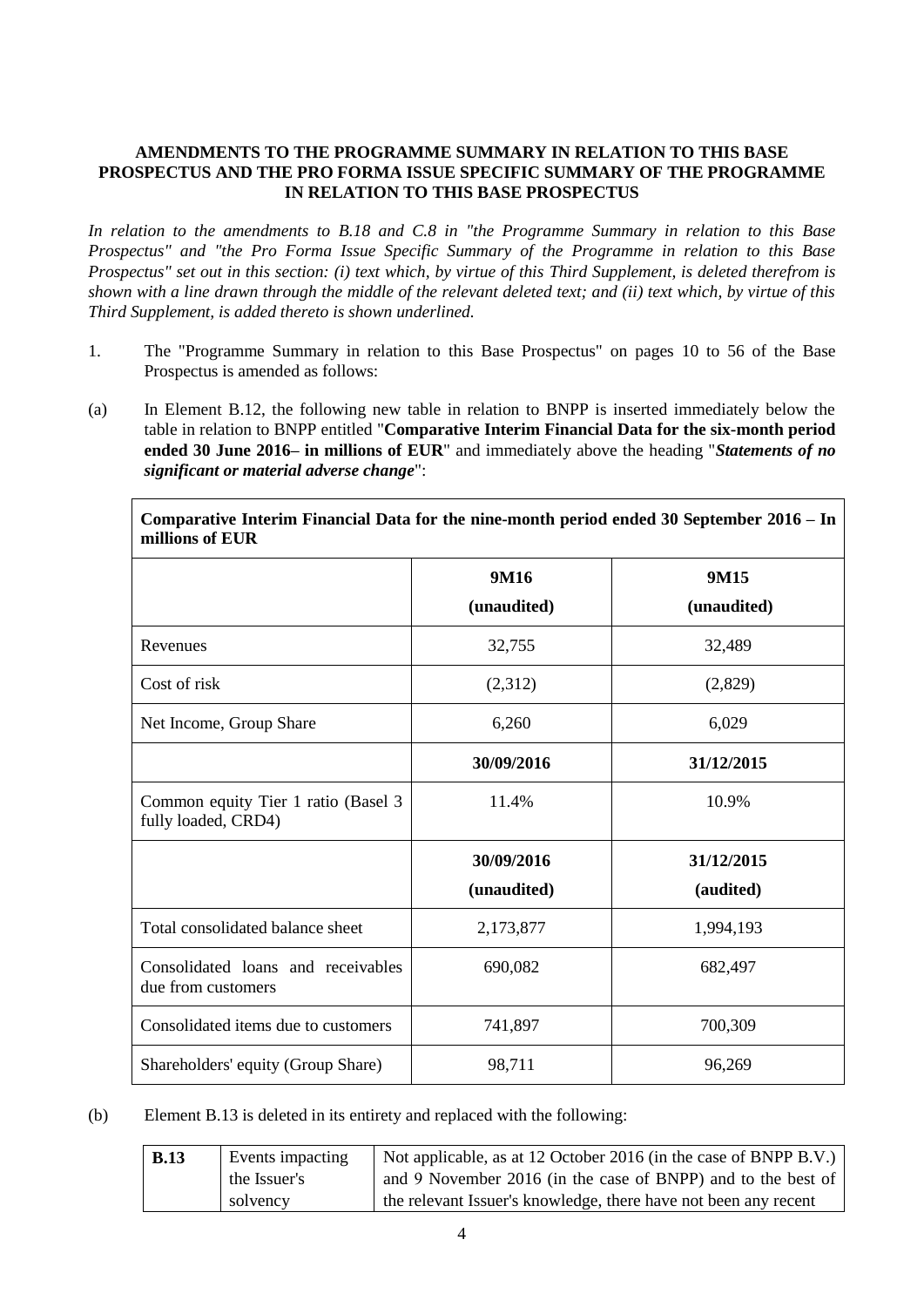| events which are to a material extent relevant to the evaluation of |
|---------------------------------------------------------------------|
| 1 the relevant Issuer's solvency since 30 June 2016.                |

(c) In Element B.18, the second sentence in each of the first two paragraphs is amended as follows:

The obligations under the guarantee are direct unconditional, unsecured and unsubordinated and unsecured obligations of BNPP and rank and will rank pari passu among themselves and at least pari passu with all its other direct. unconditional, unsecured andpresent and future unsubordinated indebtedness of BNPP (save for statutorily preferredand unsecured obligations subject to such exceptions). as may from time to time be mandatory under French law.

(d) In Element B.18, the second sentence in each of the last two paragraphs is amended as follows:

The obligations under the garantie are direct unconditional, unsecured and unsubordinated and unsecured obligations of BNPP and rank and will rank pari passu among themselves and at least pari passu with all its other direct. unconditional, unsecured and present and future unsubordinated indebtedness of BNPP (save for statutorily preferred and unsecured obligations subject to such exceptions), as may from time to time be mandatory under French law.

(e) In Element C.8, the paragraph under the sub-heading "*In the case of Securities issued by BNPP B.V.:*" under the section entitled "*Status*" is amended as follows:

Securities may be issued on either a secured or unsecured basis. Securities issued on an unsecured basis and (if applicable) the relative Coupons constitute direct, unconditional, unsecured and unsubordinated and unsecured obligations of the Issuer and rank and will rank-pari passu among themselves-and at least pari passu with all other direct, unconditional, unsecured and unsubordinated indebtedness of the Issuer (save for statutorily preferred exceptions).

(f) In Element C.8, the paragraph under the sub-heading "*In the case of Securities issued by BNPP:*" under the section entitled "*Status*" is amended as follows:

The Securities and (if applicable) the relative Coupons constitute direct, unconditional, unsecured and unsubordinated and unsecured obligations of the Issuer and rank and will rank-pari passu among themselves-and at least pari passu with all other direct, unconditional, unsecured and unsubordinated indebtedness of the Issuer (save for statutorily preferred exceptions).

- 2. The "Pro Forma Issue Specific Summary of the Programme in relation to this Base Prospectus" on pages 112 to 170 of the Base Prospectus is amended as follows:
- (a) In Element B.12, the "]" following the text "96,269" in the table entitled "**Comparative Interim Financial Data for the six-month period ended 30 June 2016 – In millions of EUR**" under the heading "[*Insert where BNPP is the Issuer:*" is deleted;
- (b) In Element B.12, the following table in relation to BNPP is inserted immediately below the table in relation to BNPP entitled "**Comparative Interim Financial Data for the six-month period ended 30 June 2016 – In millions of EUR**" and immediately above the heading "*Statements of no significant or material adverse change*":

**Comparative Interim Financial Data for the nine-month period ended 30 September 2016 – In millions of EUR** 

|          | 9M16<br>(unaudited) | 9M15<br>(unaudited) |
|----------|---------------------|---------------------|
| Revenues | 32,755              | 32,489              |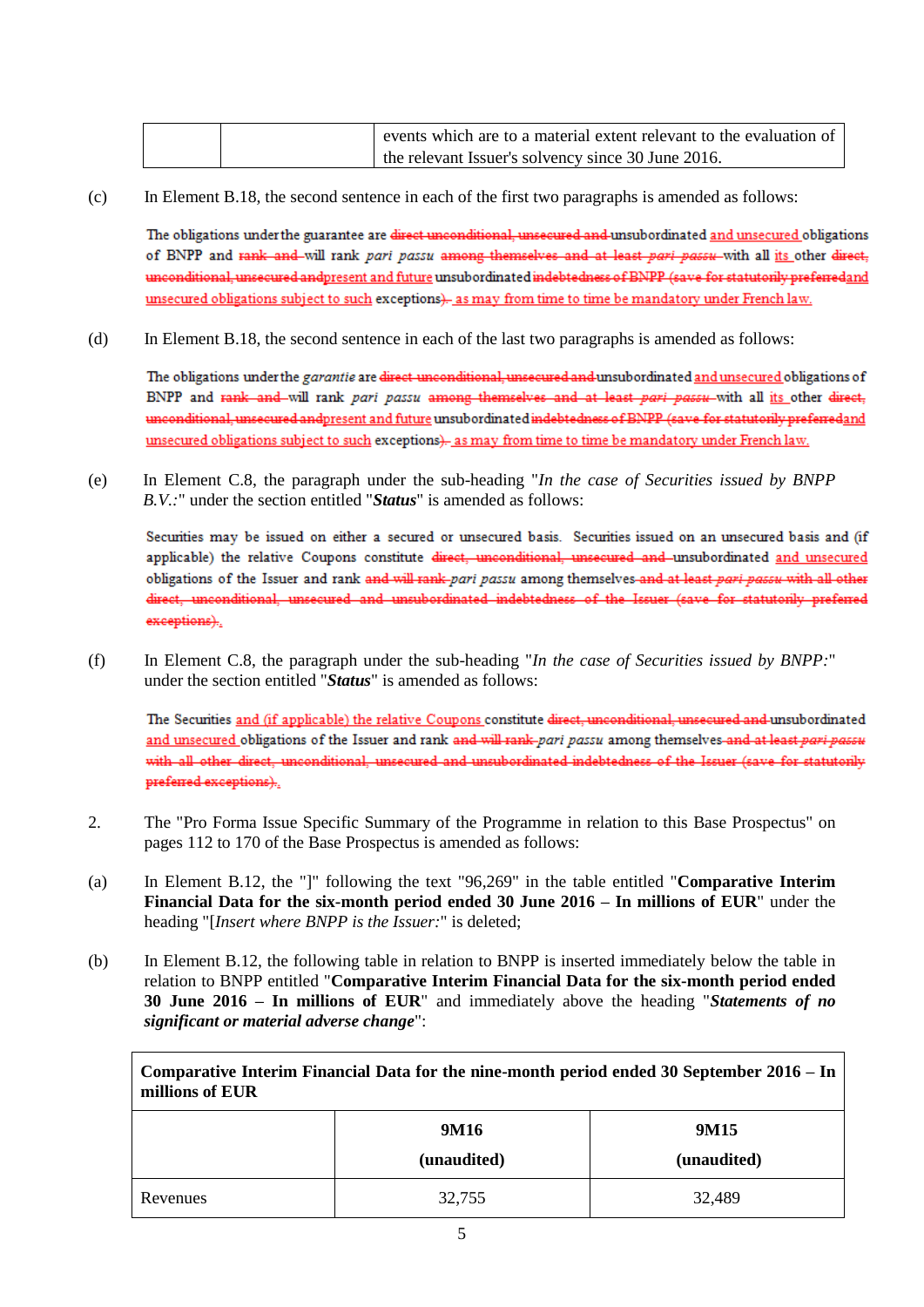| Cost of risk                                                            | (2,312)     | (2,829)    |
|-------------------------------------------------------------------------|-------------|------------|
| Net Income, Group Share                                                 | 6,260       | 6,029      |
|                                                                         | 30/09/2016  | 31/12/2015 |
| Common equity Tier 1<br>ratio (Basel 3 fully loaded,<br>CRD4)           | 11.4%       | 10.9%      |
|                                                                         | 30/09/2016  | 31/12/2015 |
|                                                                         | (unaudited) | (audited)  |
| Total consolidated balance<br>sheet                                     | 2,173,877   | 1,994,193  |
| Consolidated<br>loans<br>and<br>receivables<br>from<br>due<br>customers | 690,082     | 682,497    |
| Consolidated items due to<br>customers                                  | 741,897     | 700,309    |
| Shareholders'<br>equity<br>(Group Share)                                | 98,711      | 96,269]    |

(c) Element B.13 is deleted in its entirety and replaced with the following:

| <b>B.13</b> |          | Events impacting   [Not applicable, as at <i>linsert in the case of BNPP B.V.</i> : 12 |
|-------------|----------|----------------------------------------------------------------------------------------|
|             | the      | Issuer's $\vert$ October 2016]/ <i>[insert in the case of BNPP</i> : 9 November 2016]  |
|             | solvency | and to the best of the Issuer's knowledge, there have not been any                     |
|             |          | recent events which are to a material extent relevant to the                           |
|             |          | evaluation of the Issuer's solvency since 30 June 2016.] [Specify                      |
|             |          | any recent events which are to a material extent relevant to the                       |
|             |          | evaluation of the Issuer's solvency.]                                                  |

(d) In Element B.18, the text following the words "[*Insert in the case of English law unsecured Securities, English law secured Securities, French law unsecured Securities and French law secured Securities issued by BNPP B.V.:*" is amended as follows:

The obligations under the [guarantee/garantie] are direct unconditional, unsecured and unsubordinated and unsecured obligations of BNPP and rank-and-will rank pari passu among themselves and at least pari passu-with all its other <del>d andpresent and future</del> unsubordinated indebtedness of BNPP (sav rilv di preferredand unsecured obligations subject to such exceptions)-] as may from time to time be mandatory under French  $law.$ ]

(e) In Element B.19/B.12, the following table in relation to BNPP is inserted immediately below the table entitled "**Comparative Interim Financial Data for the six month period ended 30 June 2016 – in millions of EUR**" and immediately above the heading "*Statements of no significant or material adverse change*":

**Comparative Interim Financial Data for the nine-month period ended 30 September 2016 – In**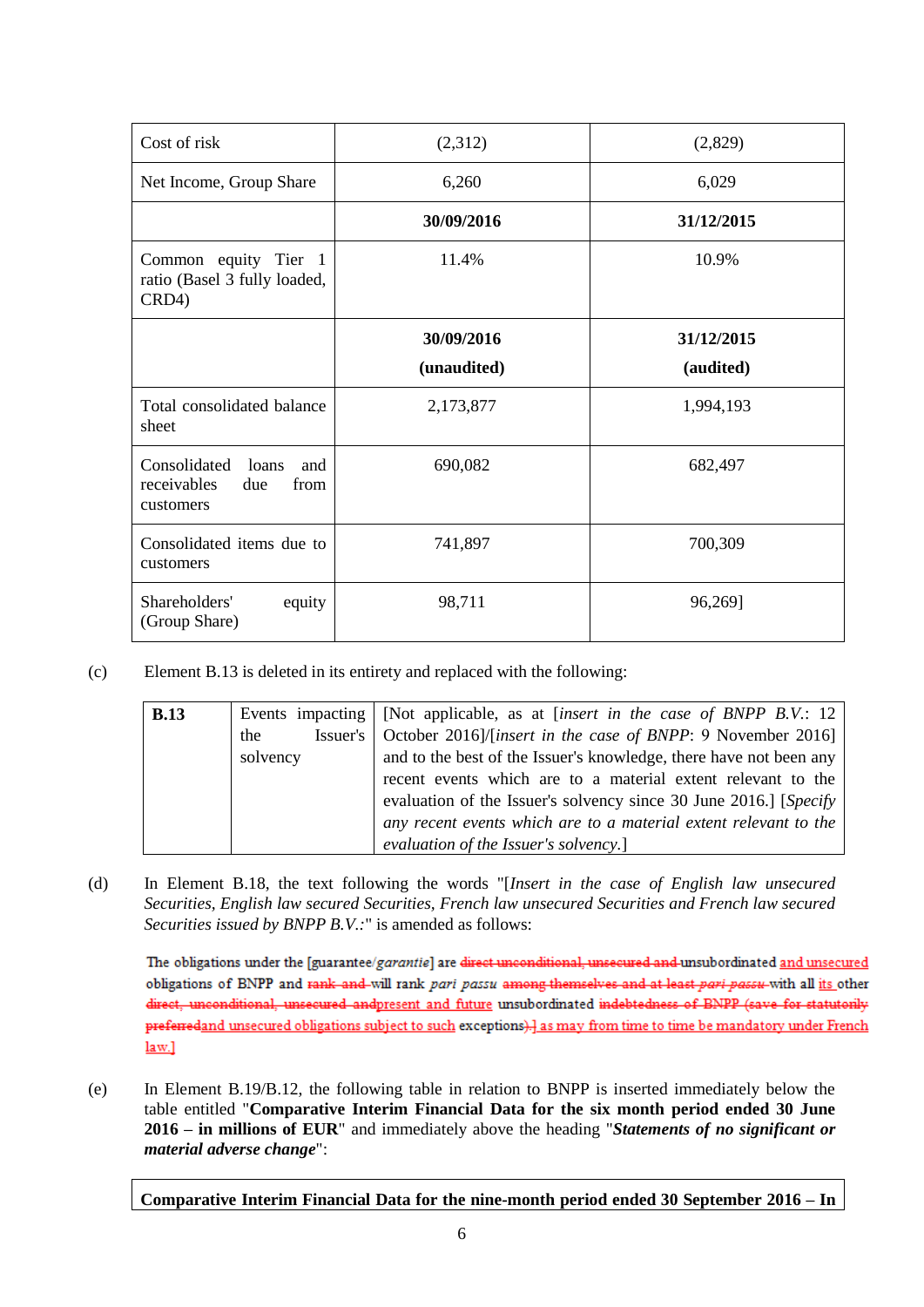| millions of EUR                                                         |             |             |
|-------------------------------------------------------------------------|-------------|-------------|
|                                                                         | 9M16        | 9M15        |
|                                                                         | (unaudited) | (unaudited) |
| Revenues                                                                | 32,755      | 32,489      |
| Cost of risk                                                            | (2,312)     | (2,829)     |
| Net Income, Group Share                                                 | 6,260       | 6,029       |
|                                                                         | 30/09/2016  | 31/12/2015  |
| Common equity Tier 1<br>ratio (Basel 3 fully loaded,<br>CRD4)           | 11.4%       | 10.9%       |
|                                                                         | 30/09/2016  | 31/12/2015  |
|                                                                         | (unaudited) | (audited)   |
| Total consolidated balance<br>sheet                                     | 2,173,877   | 1,994,193   |
| Consolidated<br>loans<br>and<br>receivables<br>from<br>due<br>customers | 690,082     | 682,497     |
| Consolidated items due to<br>customers                                  | 741,897     | 700,309     |
| Shareholders'<br>equity<br>(Group Share)                                | 98,711      | 96,269]     |

(f) Element B.19/B.13 is deleted in its entirety and replaced with the following:

| <b>B.19/B.13</b> | Events<br>impacting<br>the<br>Guarantor's<br>solvency | [As at 9 November 2016 and to the best of the Guarantor's<br>knowledge, there have not been any recent events which are to a<br>material extent relevant to the evaluation of the Guarantor's solvency<br>since $30$ June $2016$ .] |
|------------------|-------------------------------------------------------|-------------------------------------------------------------------------------------------------------------------------------------------------------------------------------------------------------------------------------------|
|                  |                                                       | [Specify any recent events which are to a material extent relevant to<br>the evaluation of the Issuer's solvency.]                                                                                                                  |

(g) In Element C.8, the paragraph under the sub-heading "[*In the case of Securities issued by BNPP B.V.*:" under the section entitled "*Status*" is amended as follows:

The Securities are issued on a [secured/unsecured] basis. [Insert in the case of Securities issued on an unsecured basis: Securities issued on an unsecured basis [and the relative Coupons] constitute direct, unconditional, unsecured and unsubordinated and unsecured obligations of the Issuer and rank and will rank-pari passu among themselves-and at least part passu with all other direct, unconditional, unsecured and unsubordinated indebtedness of the Issuer (save for statutorily preferred exceptions).]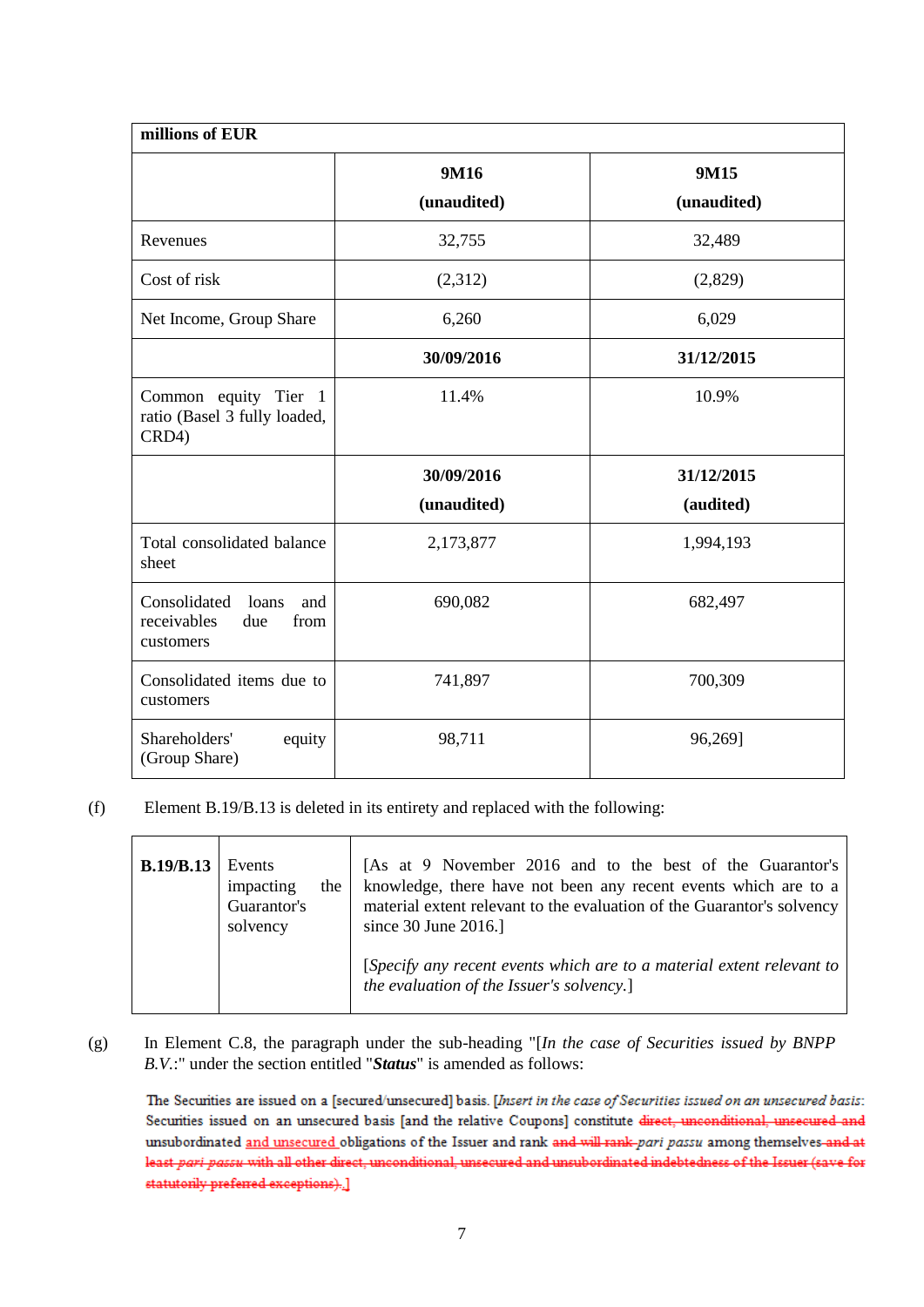(h) In Element C.8, the paragraph under the sub-heading "[*In the case of Securities issued by BNPP*:" under the section entitled "*Status*" is amended as follows:

The Securities [and the relative Coupons] constitute direct, unconditional, unsecured and unsubordinated and unsecured obligations of the Issuer and rank and will rank-pari passu among themselves-and at least pari passu with all other direct, unconditional, unsecured and unsubordinated indebtedness of the Issuer (save for statutorily preferred exceptions).].]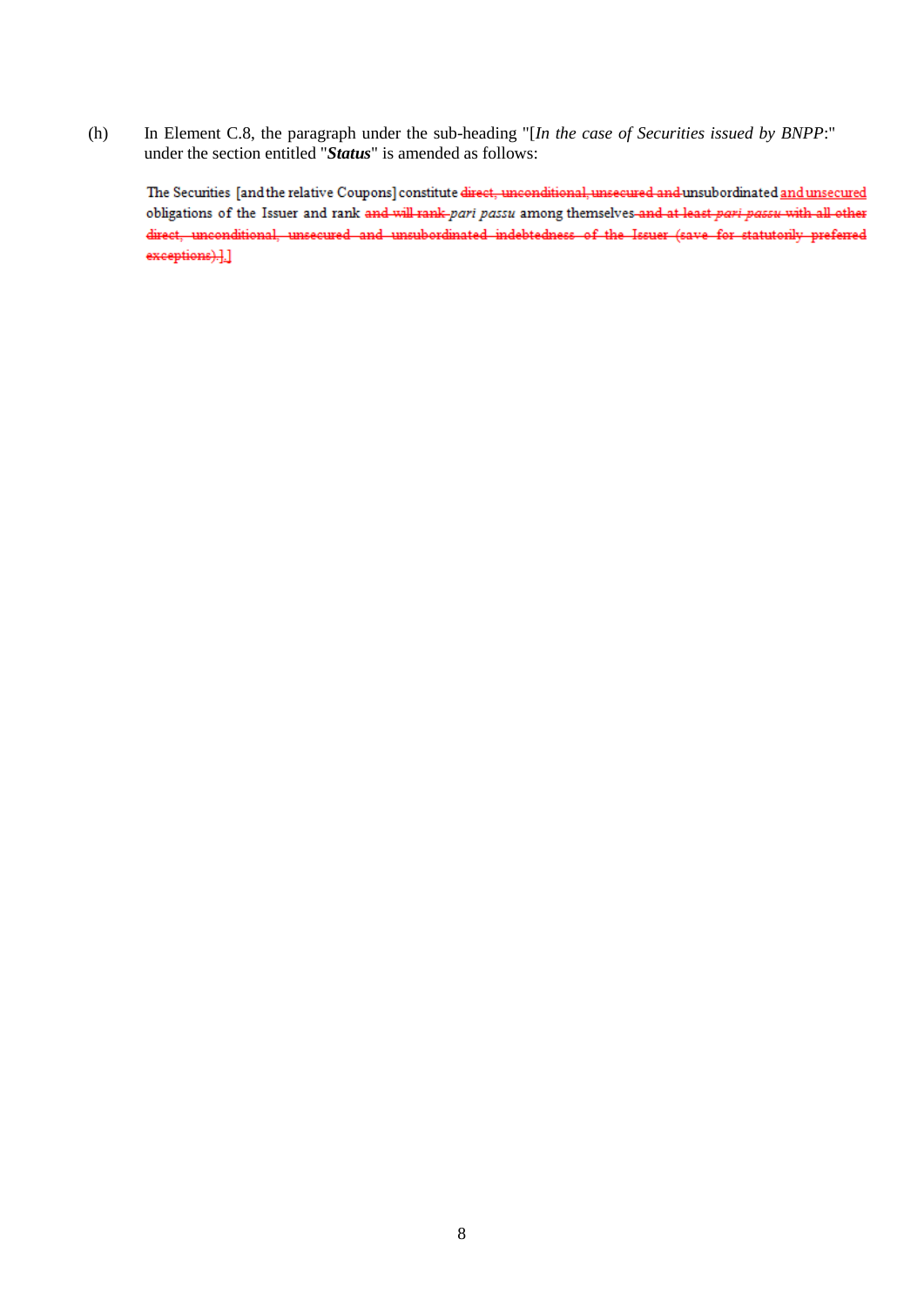## **AMENDMENTS TO THE PROGRAMME SUMMARY IN RELATION TO THIS BASE PROSPECTUS (IN FRENCH) AND THE PRO FORMA ISSUE SPECIFIC SUMMARY OF THE PROGRAMME IN RELATION TO THE BASE PROSPECTUS (IN FRENCH)**

*S'agissant des modifications apportées à B.18 et C.8 dans le "Résumé du Programme" et dans le "Modèle de Résumé du Programme Spécifique à l'Emission en relation avec le Prospectus de Base" indiquées dans cette section : (i) le texte qui y est supprimé en application de ce troisième supplément correspond ici au texte barré en son milieu ; et (ii) le texte qui y est ajouté en application de ce troisième supplément correspond ici au texte surligné.*

- 1. Le "Résumé du Programme en relation avec le Prospectus de Base" figurant aux pages 57 à 111 du Prospectus de Base est modifié comme suit:
	- (a) Dans l'Elément B.12, le tableau suivant est inséré immédiatement en-dessous du tableau intitulé "**Données Financières Intermédiaires Comparées pour la période de 6 mois se terminant le 30 juin 2016 – En millions d'EUR**" et immédiatement au-dessus du titre "*Déclarations relatives à l'absence de changement significatif ou de changement défavorable significatif*" :

| Données Financières Intermédiaires Comparées pour la période de 9 mois se<br>terminant le 30 septembre 2016 – En millions d'EUR |                             |                         |
|---------------------------------------------------------------------------------------------------------------------------------|-----------------------------|-------------------------|
|                                                                                                                                 | 9M16<br>(non audités)       | 9M15<br>(non audités)   |
| <b>Produit Net Bancaire</b>                                                                                                     | 32.755                      | 32.489                  |
| Coût du Risque                                                                                                                  | (2.312)                     | (2.829)                 |
| Résultat Net, part du<br>Groupe                                                                                                 | 6.260                       | 6.029                   |
|                                                                                                                                 | 30/09/2016                  | 31/12/2015              |
| Ratio Common Equity<br>Tier 1 (Bâle 3<br>pleinement appliqué,<br>CRD4)                                                          | 11,4%                       | 10,9%                   |
|                                                                                                                                 | 30/09/2016<br>(non audités) | 31/12/2015<br>(audités) |
| Total du bilan consolidé                                                                                                        | 2.173.877                   | 1.994.193               |
| Total des prêts et<br>créances sur la clientèle                                                                                 | 690.082                     | 682.497                 |
| Total des dettes envers la<br>clientèle                                                                                         | 741.897                     | 700.309                 |
| Capitaux Propres (part<br>du Groupe)                                                                                            | 98.711                      | 96.269                  |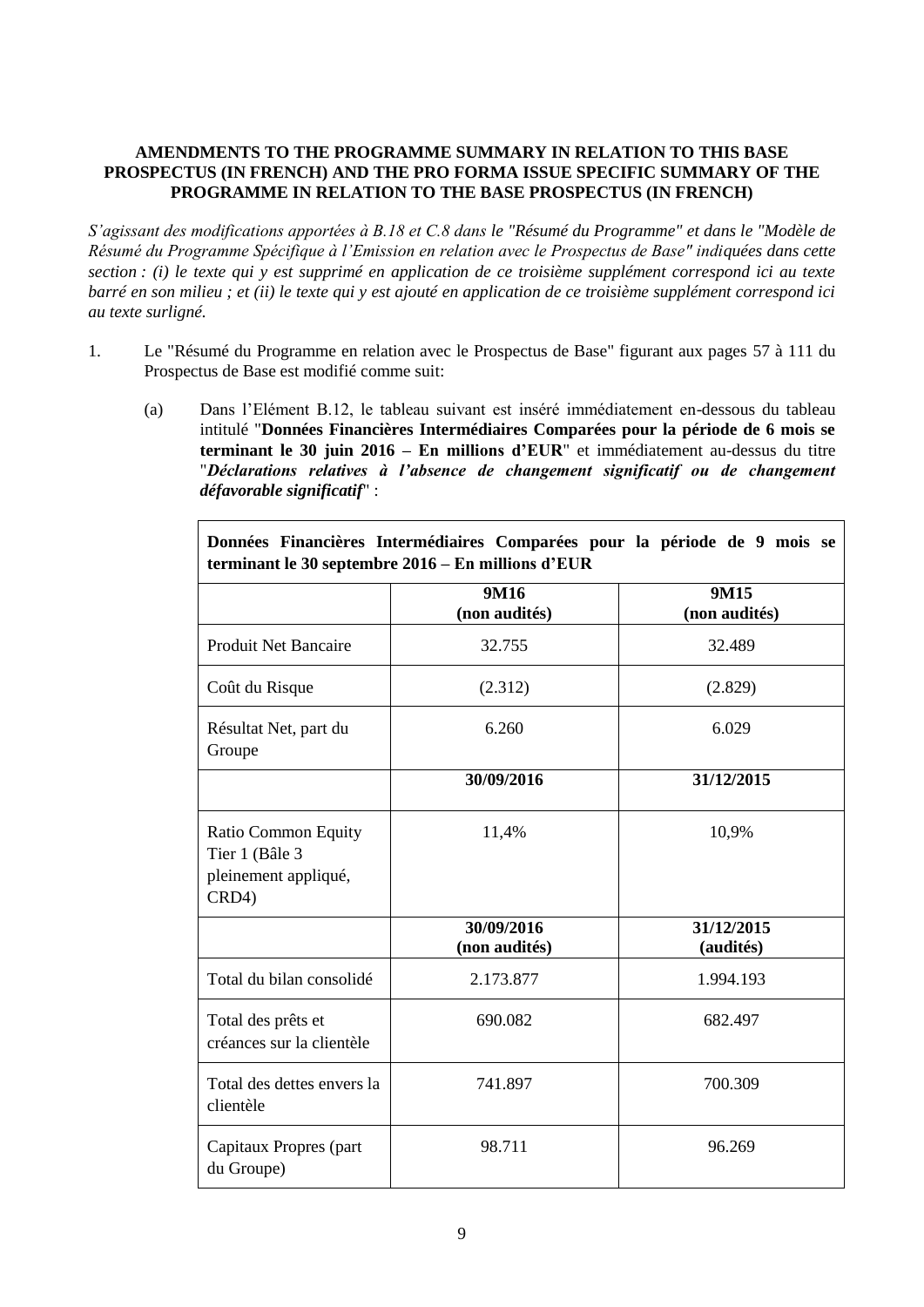(b) L'Elément B.13 est supprimé dans son intégralité et remplacé par ce qui suit :

| <b>B.13</b> | Evénements<br>impactant la<br>solvabilité de<br>l'Emetteur | Sans objet, au 12 octobre 2016 (s'agissant de BNPP B.V.) et<br>au 9 novembre 2016 (s'agissant de BNPP) et à la<br>connaissance de l'Emetteur concerné, il ne s'est produit<br>aucun événement récent qui présente un intérêt significatif<br>pour l'évaluation de la solvabilité de l'Emetteur concerné<br>depuis le 30 juin 2016. |
|-------------|------------------------------------------------------------|------------------------------------------------------------------------------------------------------------------------------------------------------------------------------------------------------------------------------------------------------------------------------------------------------------------------------------|
|-------------|------------------------------------------------------------|------------------------------------------------------------------------------------------------------------------------------------------------------------------------------------------------------------------------------------------------------------------------------------------------------------------------------------|

(c) Dans l'Elément B.18, la deuxième phrase de chaque paragraphe est modifiée comme suit :

Les obligations en vertu de la garantie sont des obligations directes, inconditionnelles, non subordonnées et non assorties de sûretés et non subordonnées de BNPP et viennent et viendront au même rang entre elles, au moins par rapport à que toutes lesses autres dettes directes, inconditionnelles, non-obligations présentes et futures non subordonnées et non assorties de sûretés et non subordonnées de BNPP (sous réserve soumises à des exceptions relatives aux dettes privilégiées qui peuvent au cours du temps être obligatoires en vertu de la loi) droit français.

(d) Dans l'Elément C.8, le paragraphe immédiatement en-dessous du sous-titre "*Dans le cas de Titres émis par BNPP B.V. :*" sous la section intitulée "*Rang de Créance des Titres*" est modifié comme suit :

Les Titres -sont émis sur une base assortie de sûretés ou non assortie de sûretés. Les Titres émis sur une base non assortie de sûretés et (s'il y a lieu) les Coupons y afférents constituent des obligations directes, inconditionnelles, non subordonnées et non assorties de sûretés et non subordonnées-de l'Emetteur et viennent et viendront-au même rang entre eux-et au moins avec toutes les autres dettes directes, inconditionnelles, non assorties de sûretés et non subordonnées de l'Emetteur (sous réserve des exceptions relatives aux dettes privilégiées en vertu de la loi)..

(e) Dans l'Elément C.8, le paragraphe immédiatement en-dessous du sous-titre "*Dans le cas de Titres émis par BNPP :*" sous la section intitulée "*Rang de Créance des Titres*" est modifié comme suit :

Les Titres et (s'il y a lieu) les Coupons y afférents constituent des obligations directes, inconditionnelles-non subordonnées et non assorties de sûretés et non subordonnées de l'Emetteur et viennent et viendront au même rang entre eux-et au moins avec toutes les autres dettes directes, inconditionnelles, non assorties de sûretés et non subordonnées de l'Emetteur (sous réserve des exceptions relatives aux dettes privilégiées en vertu de la loi)...

- 2. Le "Modèle de Résumé du Programme Spécifique à l'Emission en relation avec le Prospectus de Base" figurant aux pages 171 à 239 du Prospectus de Base est modifié comme suit :
	- (a) Dans l'Elément B.12, le "]" suivant le nombre "96.269" dans le tableau intitulé "**Données Financières Intermédiaires Comparées pour la période de 6 mois se terminant le 30 juin 2016 – En millions d'EUR**" est supprimé ;
	- (b) Dans l'Elément B.12, le tableau suivant est inséré immédiatement en-dessous du tableau intitulé "**Données Financières Intermédiaires Comparées pour la période de 6 mois se terminant le 30 juin 2016 – En millions d'EUR**" et immédiatement au-dessus du titre "*Déclarations relatives à l'absence de changement significatif ou de changement défavorable significatif*":

| terminant le 30 septembre 2016 – En millions d'EUR | Données Financières Intermédiaires Comparées pour la période de 9 mois se |
|----------------------------------------------------|---------------------------------------------------------------------------|
| 9M16                                               | 9M15                                                                      |
| (non audités)                                      | (non audités)                                                             |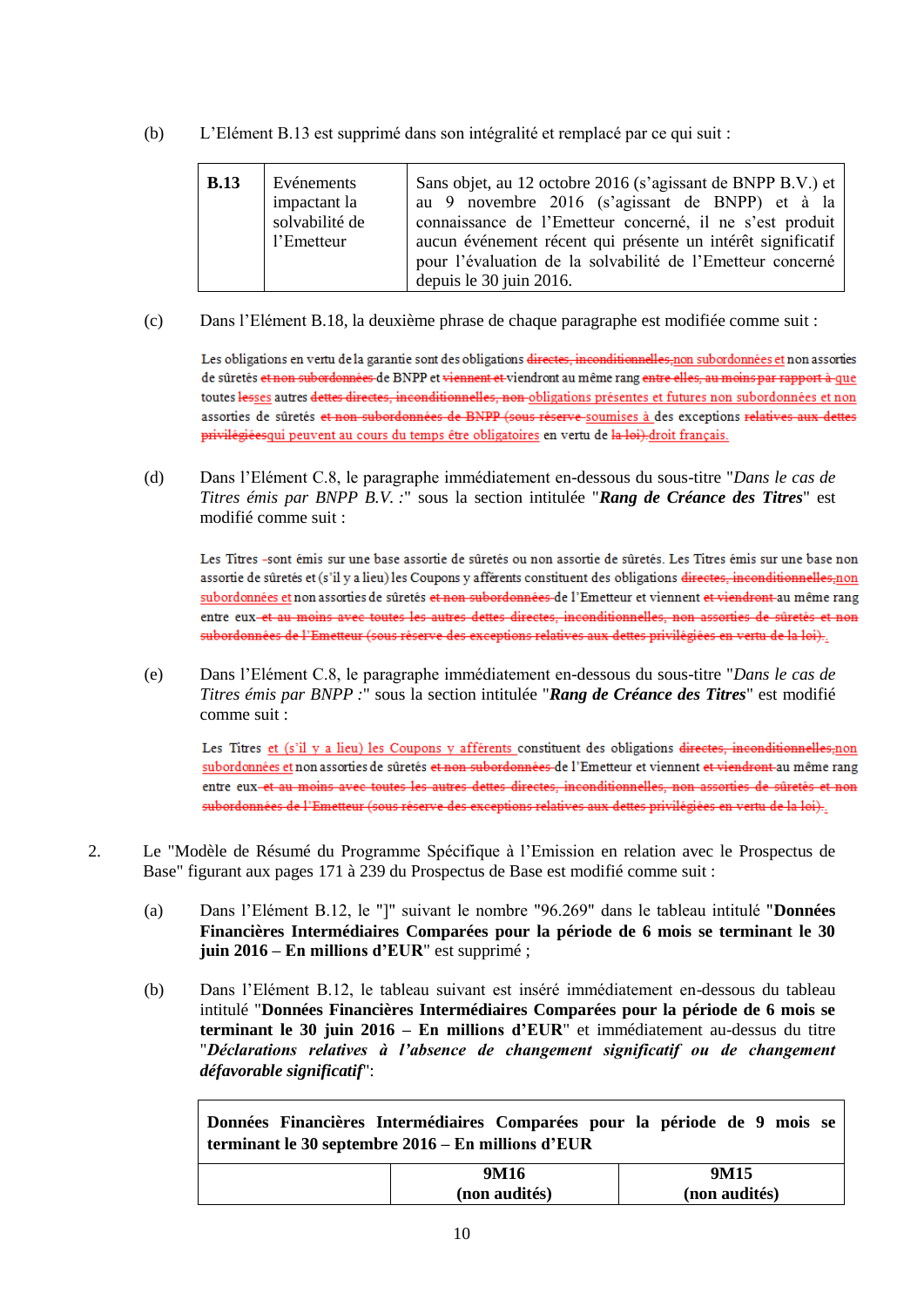| <b>Produit Net Bancaire</b>                                            | 32.755                      | 32.489                  |
|------------------------------------------------------------------------|-----------------------------|-------------------------|
| Coût du Risque                                                         | (2.312)                     | (2.829)                 |
| Résultat Net, part du<br>Groupe                                        | 6.260                       | 6.029                   |
|                                                                        | 30/09/2016                  | 31/12/2015              |
| Ratio Common Equity<br>Tier 1 (Bâle 3<br>pleinement appliqué,<br>CRD4) | 11,4%                       | 10,9%                   |
|                                                                        | 30/09/2016<br>(non audités) | 31/12/2015<br>(audités) |
| Total du bilan consolidé                                               | 2.173.877                   | 1.994.193               |
| Total des prêts et<br>créances sur la clientèle                        | 690.082                     | 682.497                 |
| Total des dettes envers la<br>clientèle                                | 741.897                     | 700.309                 |
| Capitaux Propres (part                                                 | 98.711                      | 96.269]                 |

(c) L'Elément B.13 est supprimé dans son intégralité et remplacé par ce qui suit :

 $\blacksquare$ 

| <b>B.13</b> | Evénements<br>impactant la<br>solvabilité de<br>l'Emetteur | [Sans objet, au [A insérer si BNPP B.V. est l'Emetteur : 12<br>octobre 2016)/[A insérer si BNPP est l'Emetteur : 9 novembre<br>2016] et à la connaissance de l'Emetteur, il ne s'est produit<br>aucun événement récent qui présente un intérêt significatif pour<br>l'évaluation de la solvabilité de l'Emetteur depuis le 30 juin<br>2016. [Préciser tout événement récent présentant un intérêt<br>significatif pour l'évaluation de la solvabilité de l'Emetteur.] |
|-------------|------------------------------------------------------------|-----------------------------------------------------------------------------------------------------------------------------------------------------------------------------------------------------------------------------------------------------------------------------------------------------------------------------------------------------------------------------------------------------------------------------------------------------------------------|
|-------------|------------------------------------------------------------|-----------------------------------------------------------------------------------------------------------------------------------------------------------------------------------------------------------------------------------------------------------------------------------------------------------------------------------------------------------------------------------------------------------------------------------------------------------------------|

(d) Dans l'Elément B.18, le texte suivant les mots "[*A indiquer dans le cas de Titres de droit anglais non assortis de sûretés, de Titres de droit anglais assortis de sûretés, de Titres de droit français non assortis de sûretés et de Titres de droit français assortis de sûretés émis par BNPP B.V. :* " est modifié comme suit :

Les obligations en vertu de [l'acte de garantie/la garantie] sont des obligations directes, inconditionnelles, non subordonnées et non assorties de sûretés et non subordonnées-de BNPP et viennent et viendront au même rang entre elles, et pari passu au moins par rapport à que toutes lesses autres dettes directes, inconditionnelles, non-obligations présentes et futures non subordonnées et non assorties de sûretés e<del>t non subordonnées de BNPP (sous réserve</del> soumises à des exceptions relatives aux dettes privilégiéesqui peuvent au cours du temps être obligatoires en vertu de la loi). Idu droit français.]

(e) Dans l'Elément B.19/B.12, le tableau suivant est inséré immédiatement en-dessous du tableau intitulé "**Données Financières Intermédiaires Comparées pour la période de 6 mois se terminant le 30 juin 2016 – En millions d'EUR**" et immédiatement au-dessus du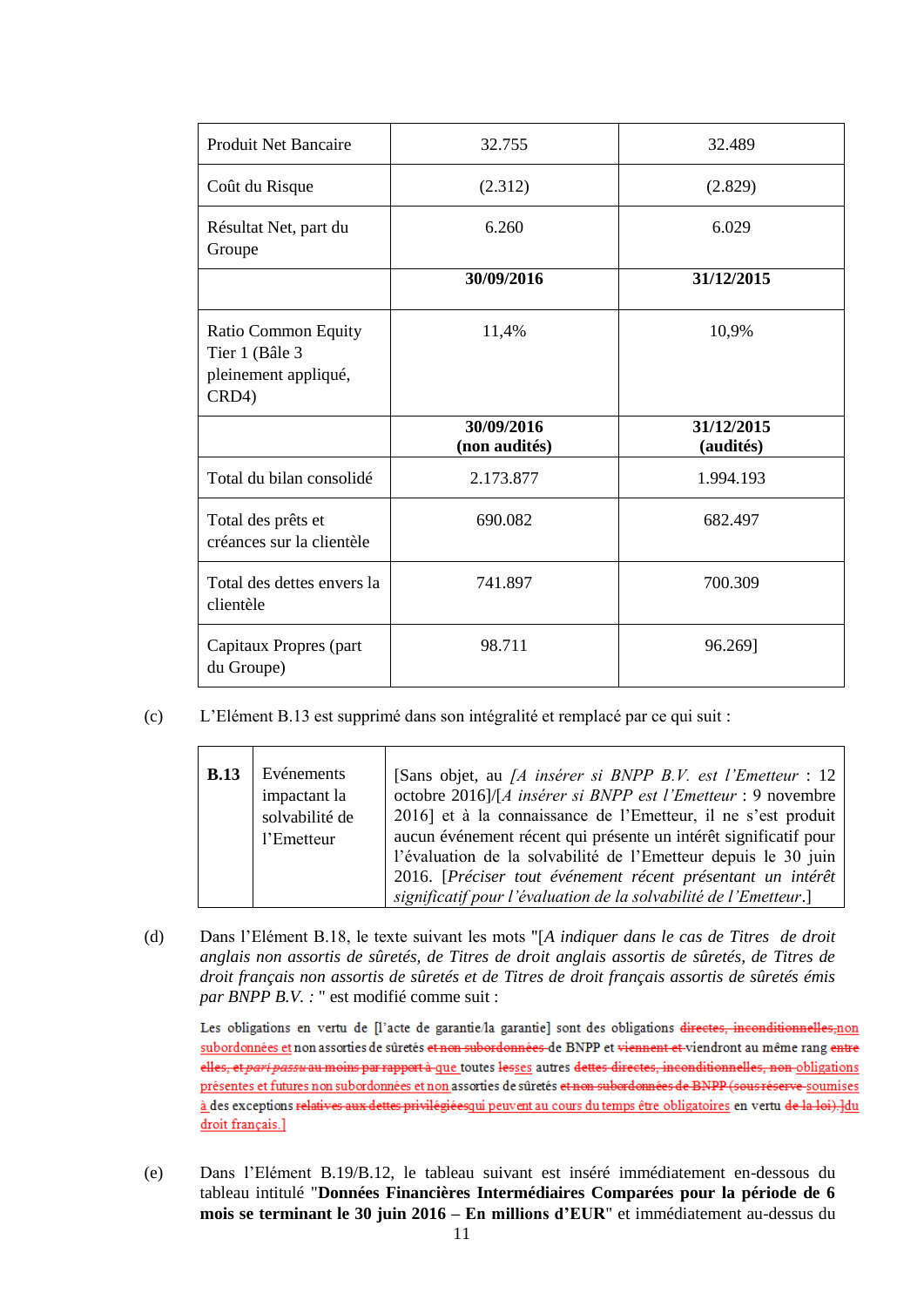| Données Financières Intermédiaires Comparées pour la période de 9 mois se<br>terminant le 30 septembre 2016 – En millions d'EUR |                             |                         |  |
|---------------------------------------------------------------------------------------------------------------------------------|-----------------------------|-------------------------|--|
|                                                                                                                                 | 9M16<br>(non audités)       | 9M15<br>(non audités)   |  |
| <b>Produit Net Bancaire</b>                                                                                                     | 32.755                      | 32.489                  |  |
| Coût du Risque                                                                                                                  | (2.312)                     | (2.829)                 |  |
| Résultat Net, part du<br>Groupe                                                                                                 | 6.260                       | 6.029                   |  |
|                                                                                                                                 | 30/09/2016                  | 31/12/2015              |  |
| Ratio Common Equity<br>Tier 1 (Bâle 3<br>pleinement appliqué,<br>CRD4)                                                          | 11,4%                       | 10,9%                   |  |
|                                                                                                                                 | 30/09/2016<br>(non audités) | 31/12/2015<br>(audités) |  |
| Total du bilan consolidé                                                                                                        | 2.173.877                   | 1.994.193               |  |
| Total des prêts et<br>créances sur la clientèle                                                                                 | 690.082                     | 682.497                 |  |
| Total des dettes envers la<br>clientèle                                                                                         | 741.897                     | 700.309                 |  |
| Capitaux Propres (part<br>du Groupe)                                                                                            | 98.711                      | 96.269]                 |  |

titre "*Déclarations relatives à l'absence de changement significatif ou de changement défavorable significatif*" :

 $\mathbf{r}$ 

(f) L'Elément B.19/B.13 est supprimé dans son intégralité et remplacé par ce qui suit :

| B.19/<br><b>B.13</b> | Evénements<br>impactant<br>la<br>solvabilité<br>du<br>Garant | [Au 9 novembre 2016 et à la connaissance du Garant, il ne<br>s'est produit aucun évènement récent qui présente un intérêt<br>significatif pour l'évaluation de la solvabilité du Garant<br>depuis le 30 juin 2016.] |  |
|----------------------|--------------------------------------------------------------|---------------------------------------------------------------------------------------------------------------------------------------------------------------------------------------------------------------------|--|
|                      |                                                              | [Préciser tout événement récent présentant un intérêt<br>significatif pour l'évaluation de la solvabilité du Garant.]                                                                                               |  |

(g) Dans l'Elément C.8, le paragraphe immédiatement en-dessous du sous-titre "*Dans le cas de Titres émis par BNPP B.V. :*" sous la section intitulée "*Rang de Créance des Titres*" est modifié comme suit :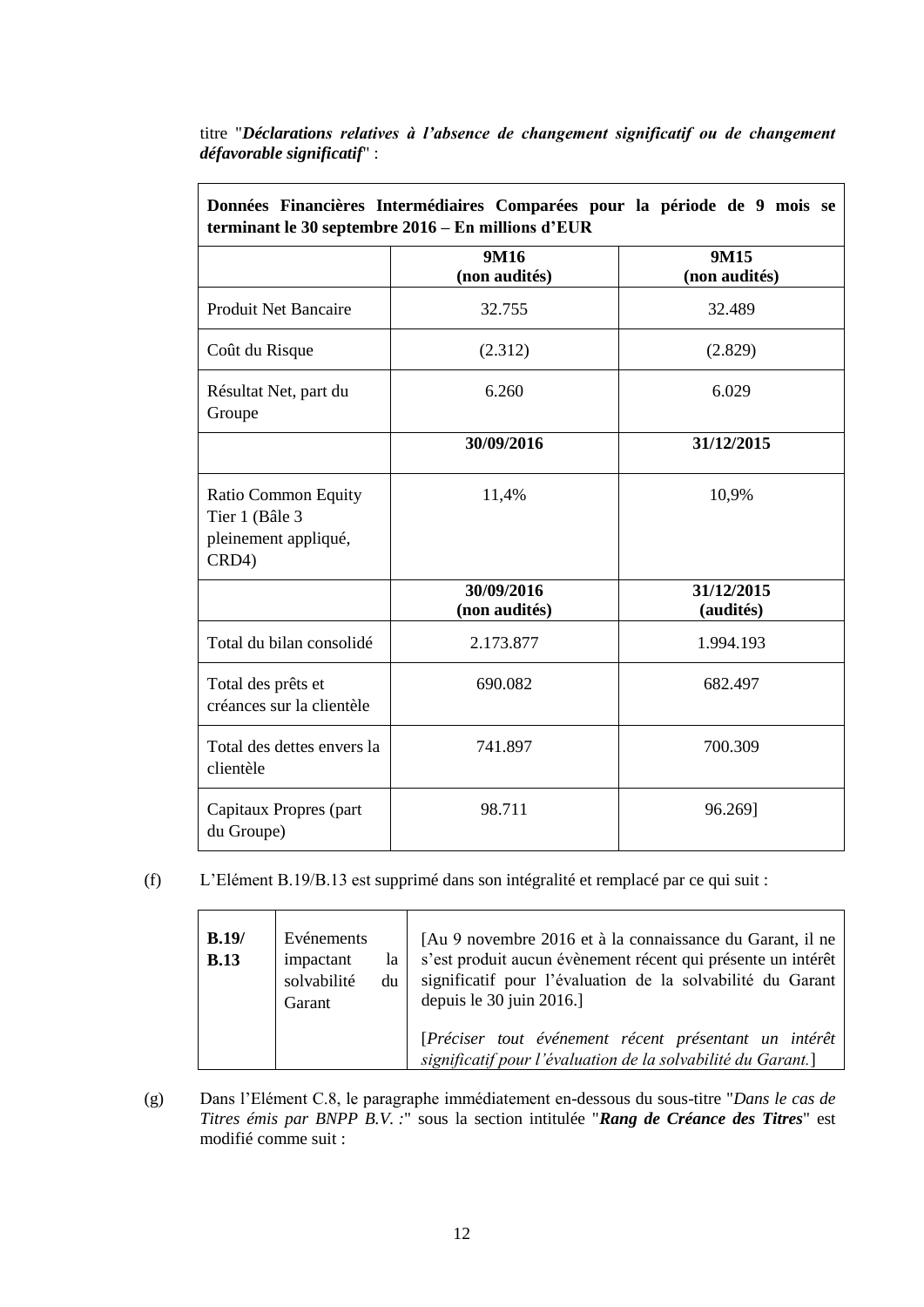[Les Titres sont émis sur une base [assortie de sûretés/non assortie de sûretés].] [Insérer, dans le cas de Titres émis sur une base non assortie de súretés : les Titres émis sur une base non assortie de sûretés [et les Coupons y afférents] constituent des obligations directes, inconditionnelles, non subordonnées et non assorties de sûretés et non subordonnées de l'Emetteur et viennent et viendront au même rang entre eux, et pari passu au moins avec toutes les autres dettes directes, inconditionnelles, non assorties de sûretés et non subordonnées de l'Emetteur (sous réserve des exceptions relatives aux dettes privilégiées en vertu de la loi).].]

(h) Dans l'Elément C.8, le paragraphe immédiatement en-dessous du sous-titre "*Dans le cas de Titres émis par BNPP :*" sous la section intitulée "*Rang de Créance des Titres*" est modifié

Les Titres [et les Coupons y afférents] constituent des obligations directes, inconditionnelles non subordonnées et non assorties de sûretés et non subordonnées de l'Emetteur et viennent et viendront au même rang entre eux- et au moins avec toutes les autres dettes directes, inconditionnelles, non assorties de sûretés et non subordonnées de l'Emetteur (sous réserve des exceptions relatives aux dettes privilégiées en vertu de la loi).].]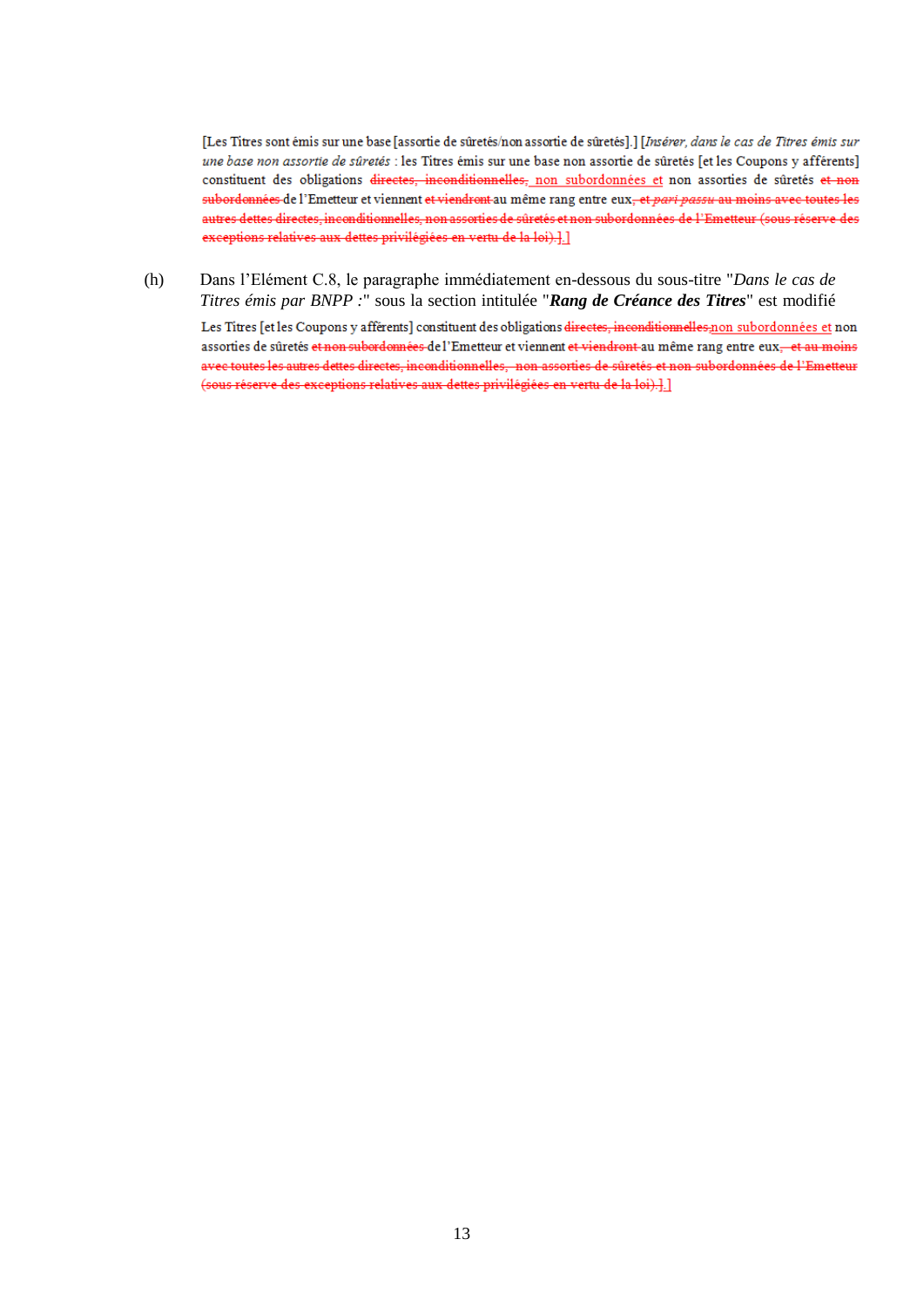### **DOCUMENTS INCORPORATED BY REFERENCE**

On 28 October 2016, BNPP filed with the AMF the *Troisième actualisation du Document de référence 2015 déposée auprès de l'AMF le 28 octobre 2016* including the unaudited financial information of BNPP as at and for the nine-month period ended 30 September 2016.

A free English translation of the *Troisième actualisation du Document de référence 2015 déposée auprès de l'AMF le 28 octobre 2016* has been filed with the AMF on 28 October 2016 for the purposes of the Prospectus Directive and, by virtue of this Third Supplement and other than the sections entitled "Persons Responsible for the Update to the Registration Document", the "Table of Concordance" and any reference to a completion letter (*lettre de fin de travaux*) therein, is incorporated by reference in, and forms part of, the Base Prospectus.

The section "**DOCUMENTS INCORPORATED BY REFERENCE**" in the Base Prospectus is updated as follows:

- (a) the word "and" at the end of paragraph (h) is deleted;
- (b) the "," at the end of paragraph (i) is deleted and replaced with "; and";
- (c) the following new paragraph (j) is added under paragraph (i):
	- "(j) BNPP's *Troisième actualisation du Document de référence 2015 déposée auprès de l'AMF le 28 octobre 2016* (in English) (other than the sections entitled "Persons Responsible for the Update to the Registration Document", the "Table of Concordance" and any reference to a completion letter (*lettre de fin de travaux*) therein) with filing number D.16-0126-A03 (the "**Third Update to the BNPP 2015 Registration Document**"),";
- (d) the following new table is inserted immediately following the table entitled "*Second Update to the BNPP 2015 Registration Document*":

| Third Update to the BNPP 2015 Registration Document |                                                                              |  |  |
|-----------------------------------------------------|------------------------------------------------------------------------------|--|--|
| <b>Quarterly Financial Information</b>              | Pages 3 to 73 of the Third Update to the BNPP<br>2015 Registration Document  |  |  |
| <b>Group Presentation</b>                           | Page 3 of the Third Update to the BNPP 2015<br><b>Registration Document</b>  |  |  |
| Third Quarter 2016 Results                          | Pages 4 to 69 of the Third Update to the BNPP<br>2015 Registration Document  |  |  |
| Balance Sheet as at 30 September 2016               | Page 72 of the Third Update to the BNPP 2015<br><b>Registration Document</b> |  |  |
| Long term and short term credit ratings             | Page 73 of the Third Update to the BNPP 2015<br><b>Registration Document</b> |  |  |
| <b>Related Parties</b>                              | Page 73 of the Third Update to the BNPP 2015<br><b>Registration Document</b> |  |  |
| <b>Risk Factors</b>                                 | Page 73 of the Third Update to the BNPP 2015<br><b>Registration Document</b> |  |  |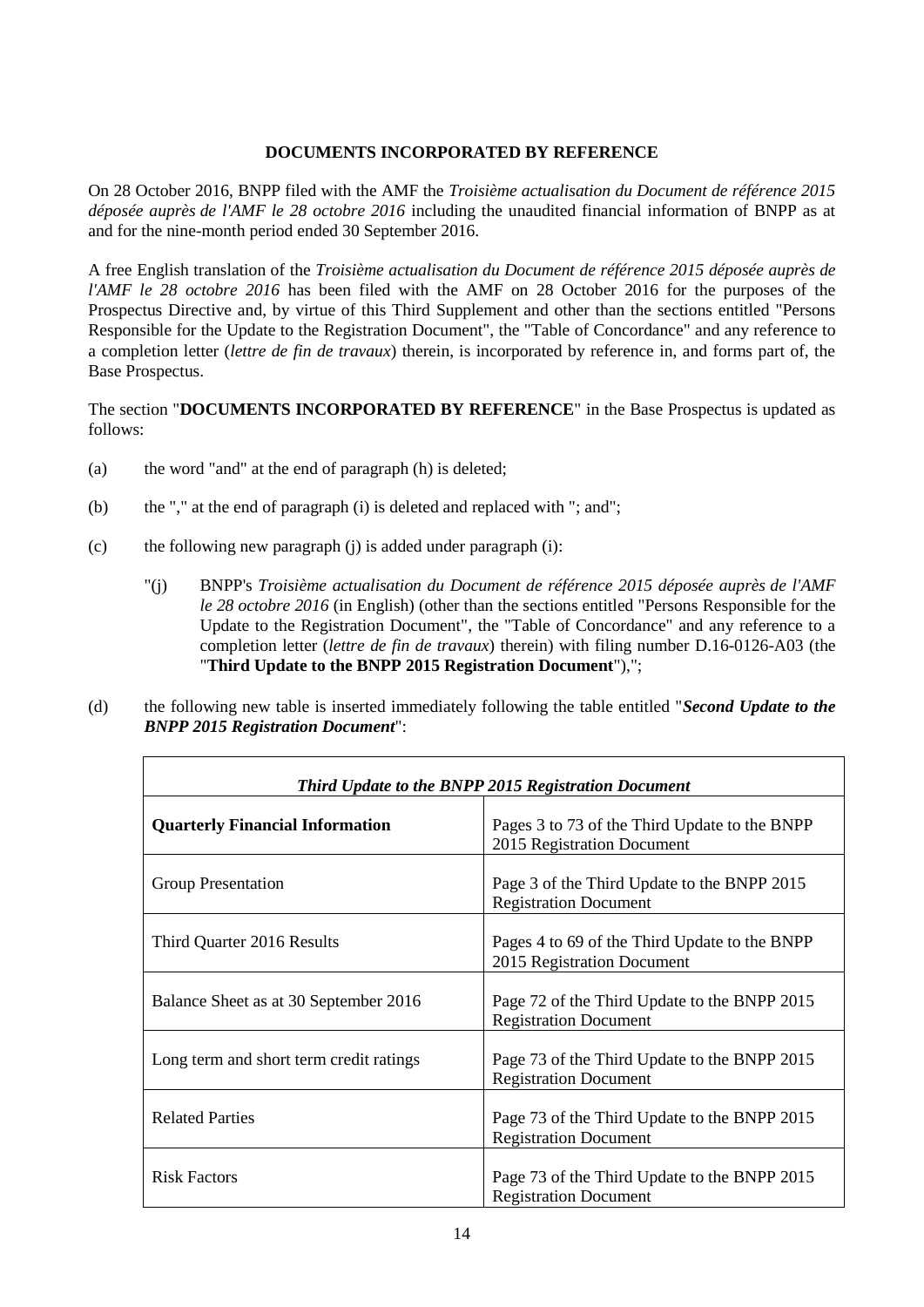| <b>Recent Events</b>                          | Page 73 of the Third Update to the BNPP 2015<br><b>Registration Document</b>  |
|-----------------------------------------------|-------------------------------------------------------------------------------|
| <b>Corporate Governance</b>                   | Page 74 of the Third Update to the BNPP 2015<br><b>Registration Document</b>  |
| <b>Risks and Capital Adequacy (unaudited)</b> | Pages 75 to 79 of the Third Update to the BNPP<br>2015 Registration Document  |
| <b>Additional Information</b>                 | Pages 80 and 81 of the Third Update to the BNPP<br>2015 Registration Document |
| Documents on Display                          | Page 80 of the Third Update to the BNPP 2015<br><b>Registration Document</b>  |
| <b>Contingent Liabilities</b>                 | Pages 80 and 81 of the Third Update to the BNPP<br>2015 Registration Document |
| <b>Significant Changes</b>                    | Page 81 of the Third Update to the BNPP 2015<br><b>Registration Document</b>  |
| Trends                                        | Page 81 of the Third Update to the BNPP 2015<br><b>Registration Document</b>  |
| <b>Statutory Auditors</b>                     | Page 82 of the Third Update to the BNPP 2015<br><b>Registration Document</b>  |

(e) the penultimate sentence in the penultimate paragraph is deleted and replaced with the following:

"Each of the documents incorporated by reference in (d) to (j) above will only be made available by the relevant Issuer or the Guarantor (if applicable) to which such document relates.".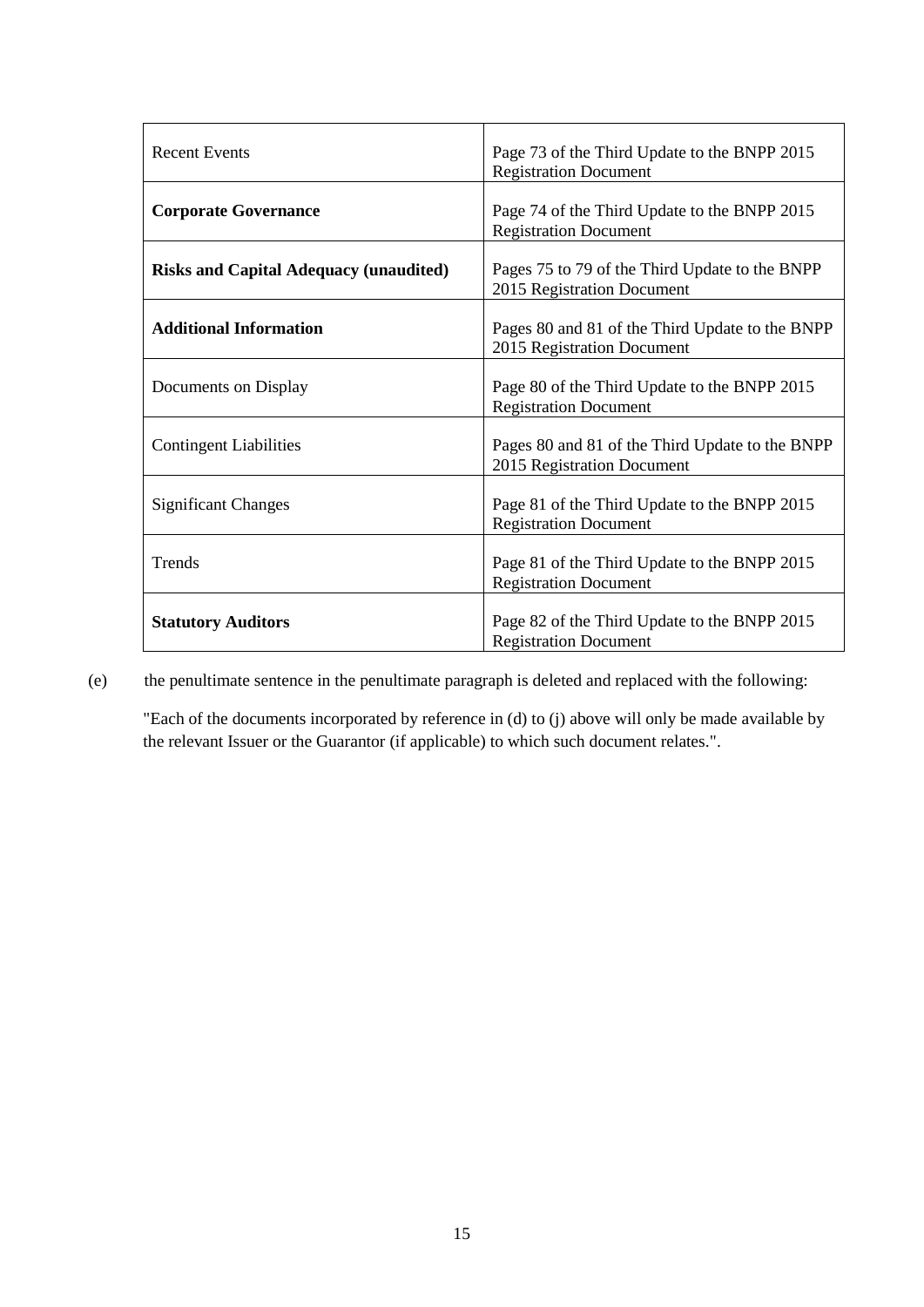### **AMENDMENTS TO ANNEX 1 – ADDITIONAL TERMS AND CONDITIONS FOR PAYOUTS**

*In relation to the amendments to Payout Condition 1.1(s) ("ETS Final Payout 1300") in "Annex 1 – Additional Terms and Conditions for Payouts" set out in this section text which, by virtue of this Third Supplement, is added thereto, is shown underlined.* 

Annex 1 – Additional Terms and Conditions for Payouts on pages 566 to 653 of the Base Prospectus is amended as follows:

(a) the definition of "**fees factor**<sub>(t)</sub>" in Payout Condition 1.1(s) ("**ETS Final Payout 1300**") is amended as follows:

"fees factor(f)" means Product (t0+1) to (t)  $(1 - \text{fees*ACT}(i,i-1)/360)$ 

(b) the definition of "**div reinvested factor(t)**" in Payout Condition 1.1(s) ("**ETS Final Payout 1300**") is amended as follows:

### "div reinvested factor(t)" means

if the Underlying Reference is a Share or an Index (where in the  $(i)$ determination of the Calculation Agent dividends on the constituent share are not reinvested in the Index).

Product (t0+1) to (t)  $(1 + Div$  Percentage \* Gross div(ti) / UR(ti-1)) or

otherwise, 1;  $(ii)$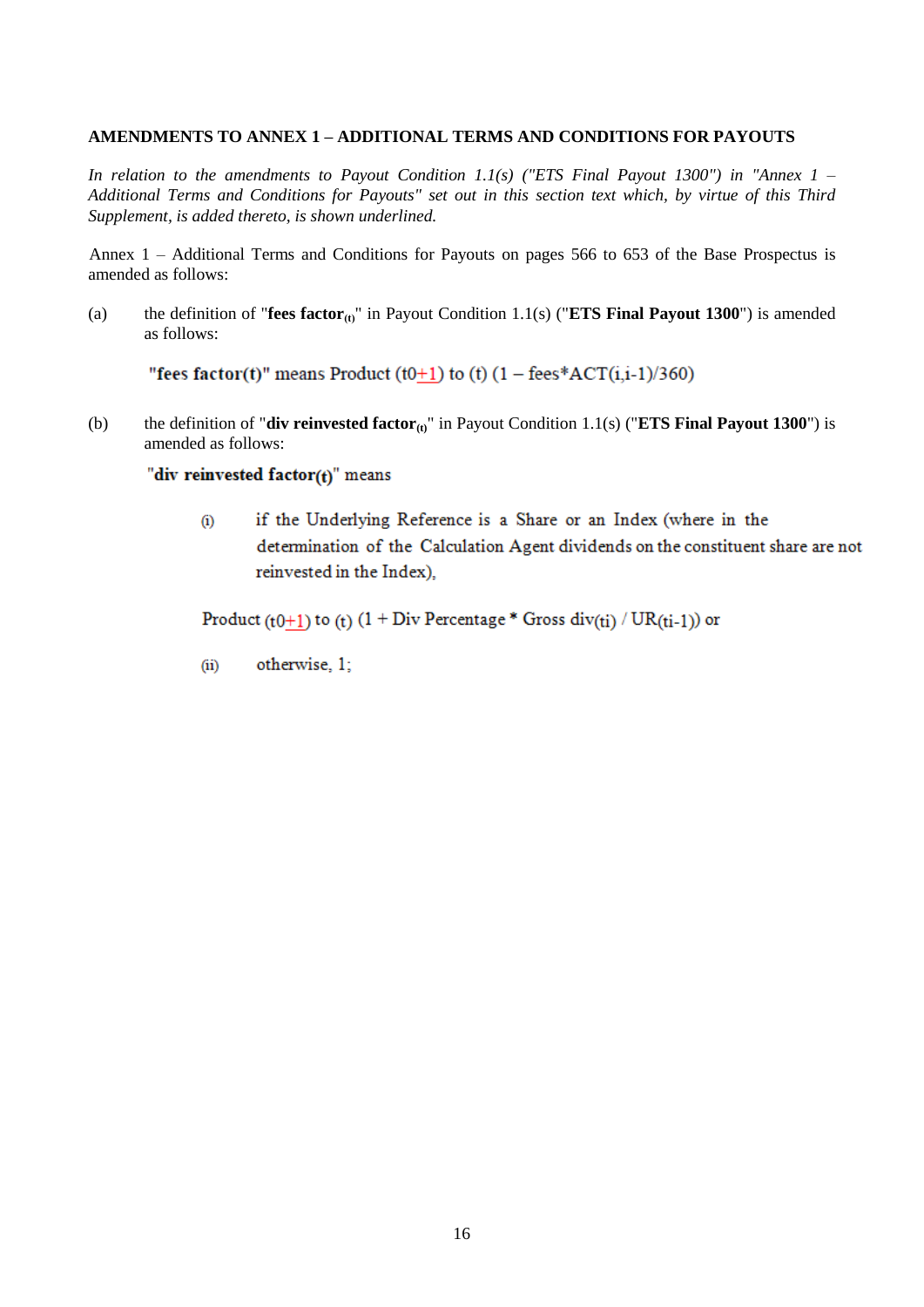## **AMENDMENTS TO ANNEX 13 – ADDITIONAL TERMS AND CONDITIONS FOR SECURED SECURITIES**

*In relation to the amendments to "Annex 13 – Additional Terms and Conditions for Secured Securities" set out in this section: (i) text which, by virtue of this Third Supplement, is deleted therefrom is shown with a line drawn through the middle of the relevant deleted text; and (ii) text which, by virtue of this Third Supplement, is added thereto is shown underlined.* 

Annex 13 – Additional Terms and Conditions for Secured Securities on pages 833 to 986 of the Base Prospectus is amended as follows:

(a) the definition of "**RCA Issuer/Parent Obligation Acceleration Event**" in Collateral Security Condition 1 of Part D of Annex 13 is amended as follows:

"RCAAIssuer/Parent Obligation Acceleration Event" means one or more Obligations in an aggregate amount of not less than the Default Requirement have become due and payable before they would otherwise have been due and payable as a result of, or on the basis of, the occurrence of a default, event of default or other similar condition or event (however described), other than a failure to make any required payment, in respect of the RCA Reference Entity under one or more Obligations;

(b) the definition of "**RCA Issuer/Parent Payment Default Event**" in Collateral Security Condition 1 of Part D of Annex 13 is amended as follows:

"RCA Issuer/Parent Payment Default Event" means, after the expiration of any applicable grace period (after the satisfaction of any conditions precedent to the commencement of such grace period). the failure by a RCA Reference Entity to make, when and where due, any payments in an aggregate amount of not less than the Payment Requirement under one or more Obligations in accordance with the terms of such Obligations at the time of such failure;

If an occurrence that would constitute a RCA Issuer/Parent Payment Default Event (a) is a result of a redenomination that occurs as a result of action taken by a Governmental Authority which is of general application in the jurisdiction of such Governmental Authority and (b) a freely available market rate of conversion existed at the time of the redenomination, then such occurrence will be deemed not to constitute a RCA Issuer/Parent Payment Default Event unless the redenomination itself constituted a reduction in the rate or amount of interest, principal or premium payable (as determined by reference to such freely available market rate of conversion) at the time of such redenomination;

(c) paragraph (a) of the definition of "**RCA Issuer/Parent Restructuring Event**" in Collateral Security Condition 1 of Part D of Annex 13 is amended as follows: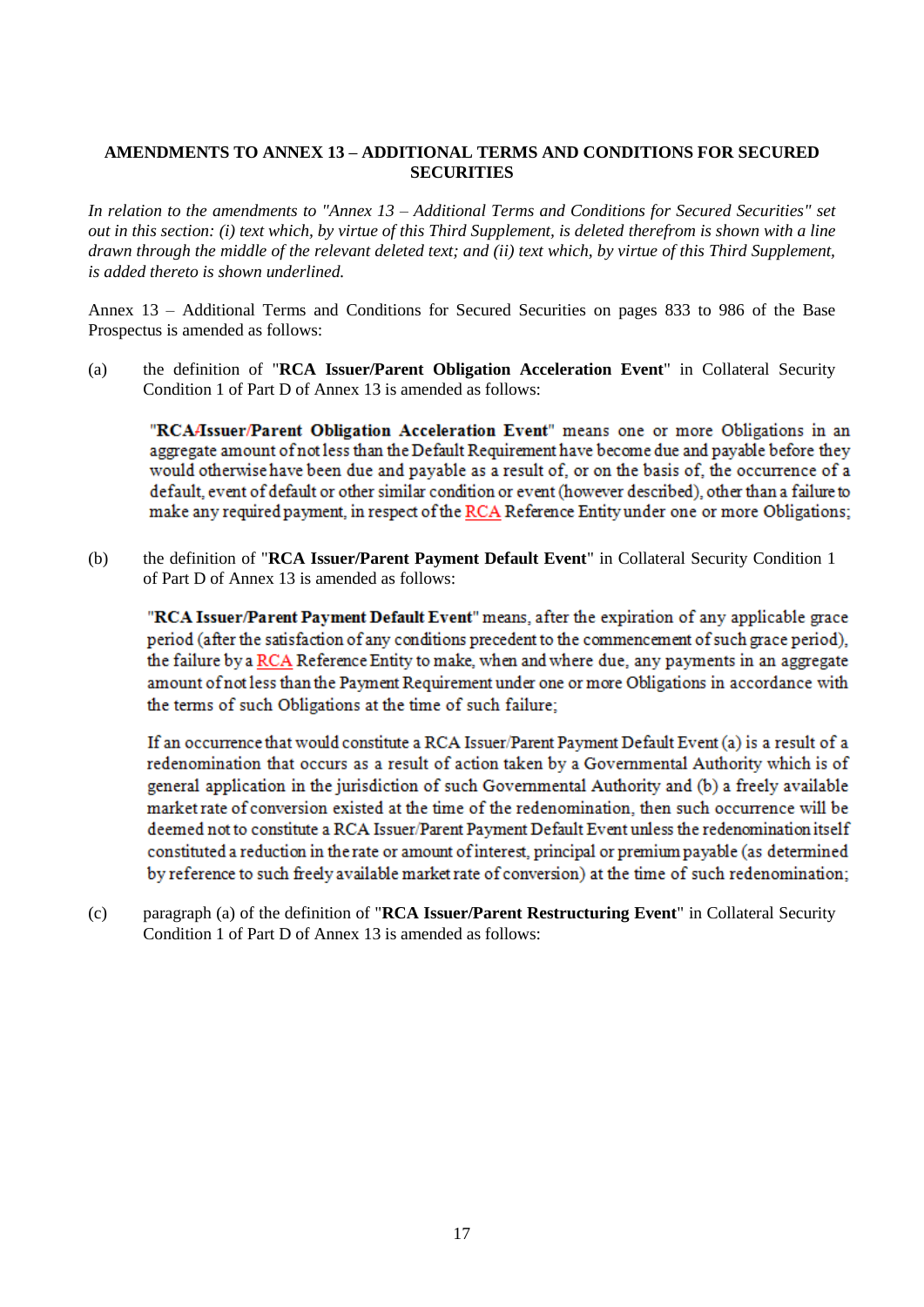## "RCA Issuer/Parent Restructuring Event" means:

- $(a)$ that, with respect to one or more Obligations and in relation to an aggregate amount of not less than the Default Requirement, any one or more of the following events occurs in a form that binds all holders of such Obligation, is agreed between the relevant RCA Reference Entity or a Governmental Authority and a sufficient number of holders of such Obligation to bind all holders of such Obligation or is announced (or otherwise decreed) by the RCA Reference Entity or a Governmental Authority in a form that binds all holders of such Obligation (including, in each case, in respect of Bonds only, by way of an exchange), and such event is not expressly provided for under the terms of such Obligation in effect as of the later of the Event Trigger Date and the date as of which such Obligation is issued or incurred:
	- $(i)$ a reduction in the rate or amount of interest payable or the amount of scheduled interest accruals (including by way of redenomination);
	- a reduction in the amount of principal or premium payable at redemption (including  $(ii)$ by way of redenomination);
	- a postponement or other deferral of a date or dates for either (A) the payment or  $(iii)$ accrual of interest, or (B) the payment of principal or premium;
	- $(iv)$ a change in the ranking in priority of payment of any Obligation, causing the Subordination of such Obligation to any other Obligation; or
	- $(v)$ any change in the currency of any payment of interest, principal or premium to any currency other than the lawful currency of Canada, Japan, Switzerland, the United Kingdom and the United States of America and the euro and any successor currency to any of the aforementioned currencies (which in the case of the euro, shall mean the currency which succeeds to and replaces the euro in whole).
- (d) the first paragraph of Collateral Security Condition 5.6 of Part D of Annex 13 is amended as follows:

Where the Secured Securities are Credit Nominal Value Repack Securities, Credit Security Conditions 2(b)(a)(i), 2(b)(e)(iii), or 2(f)(g) shall not apply to the Secured Securities and instead following the occurrence of an Event Determination Date, the applicable Early Redemption Amount will be payable. Where an event occurs which would lead to an early redemption of the Secured Securities in accordance with Credit Security Conditions  $2\left(\frac{e}{d}\right)$  or  $2\left(\frac{d}{e}\right)$ , an Annex Early Redemption Event shall be deemed to have occurred and the amount payable on redemption of the Securities will be the Early Redemption Amount determined in accordance with these Collateral Security Conditions and not the fair market value of the Security.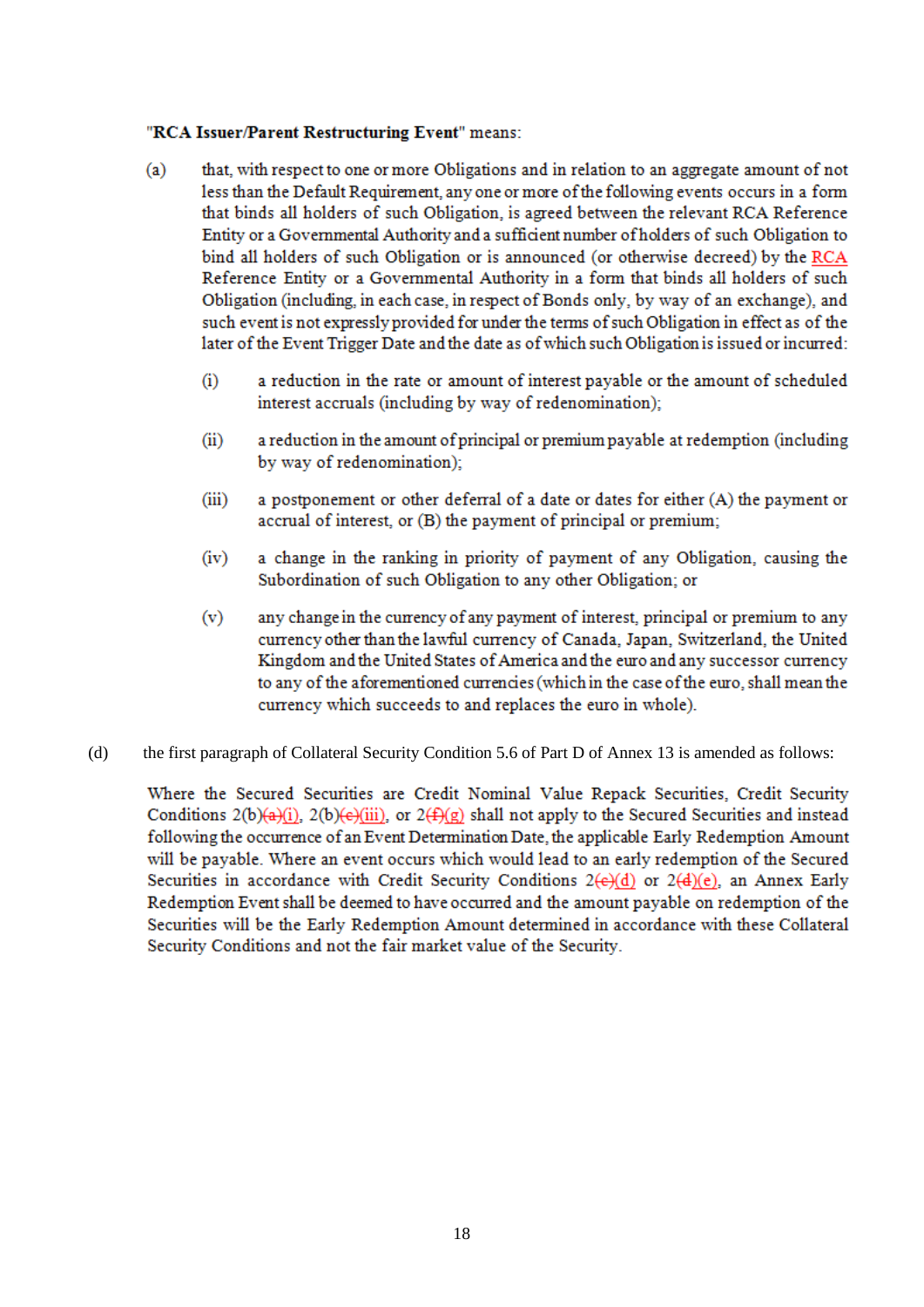### **AMENDMENTS TO THE GENERAL INFORMATION SECTION**

The General Information section on pages 1216 to 1223 of the Base Prospectus is amended as follows:

- (a) the paragraphs under the heading "4. Documents Available" on pages 1216 and 1217 of the Base Prospectus are amended as follows:
	- (i) the word "and" at the end of sub-paragraph (xiii) is deleted;
	- (ii) the "." at the end of sub-paragraph (xiv) is deleted and replaced with "; and";
	- (iii) the following new sub-paragraph  $(xv)$  is added under sub-paragraph  $(xiv)$ :

"(xv) the Third Update to the BNPP 2015 Registration Document."; and

(iv) the first sentence in the first paragraph beneath the numbered list is deleted and replaced with the following:

"In the case of (iii),  $(v)$ ,  $(x)$ ,  $(x)$ ,  $(xii)$ ,  $(xiii)$ ,  $(xiv)$  and  $(xv)$  above, the documents are also available via BNPP's website: ["www.invest.bnpparibas.com"](http://www.invest.bnpparibas.com/).".

(b) the table under the heading "18. Capitalization of BNPP and the BNP Paribas Group" on page 1222 of the Base Prospectus is deleted and replaced with the following:

| TABLE OF CAPITALIZATION AND MEDIUM-TO-LONG TERM INDEBTEDNESS |                    |                    |
|--------------------------------------------------------------|--------------------|--------------------|
| <b>Millions of Euros</b>                                     | <b>BNP PARIBAS</b> | <b>BNP PARIBAS</b> |
|                                                              | <b>GROUP</b>       | <b>GROUP</b>       |
|                                                              | 31 December 2015   | 30 September 2016  |
|                                                              | (audited)          | (unaudited)        |
| Medium - and Long-Term Debt                                  |                    |                    |
| of which unexpired term to maturity is more                  |                    |                    |
| than one year                                                |                    |                    |
|                                                              |                    |                    |
| Debt securities at fair value through profit or              | 34,889             | 35,142             |
| lost                                                         |                    |                    |
|                                                              |                    |                    |
| Other debt securities                                        | 65,756             | 60,740             |
| Subordinated debt                                            | 12,070             | 13,976             |
|                                                              |                    |                    |
| <b>Total Medium- and Long-Term</b>                           | 112,715            | 109,858            |
| Debt                                                         |                    |                    |
|                                                              |                    |                    |
| Shareholders' Equity and Equivalents                         |                    |                    |
|                                                              | 2,493              | 2,493              |
| Additional paid-in                                           | 24,404             | 24,436             |
|                                                              |                    |                    |
| Preferred shares and equivalent                              | 7,855              | 7,740              |
| instruments                                                  |                    |                    |
|                                                              | 51,906             | 54,711             |
| Unrealised or deferred gains and losses                      | 6,736              | 6,673              |
| attributable to shareholders                                 |                    |                    |
|                                                              |                    |                    |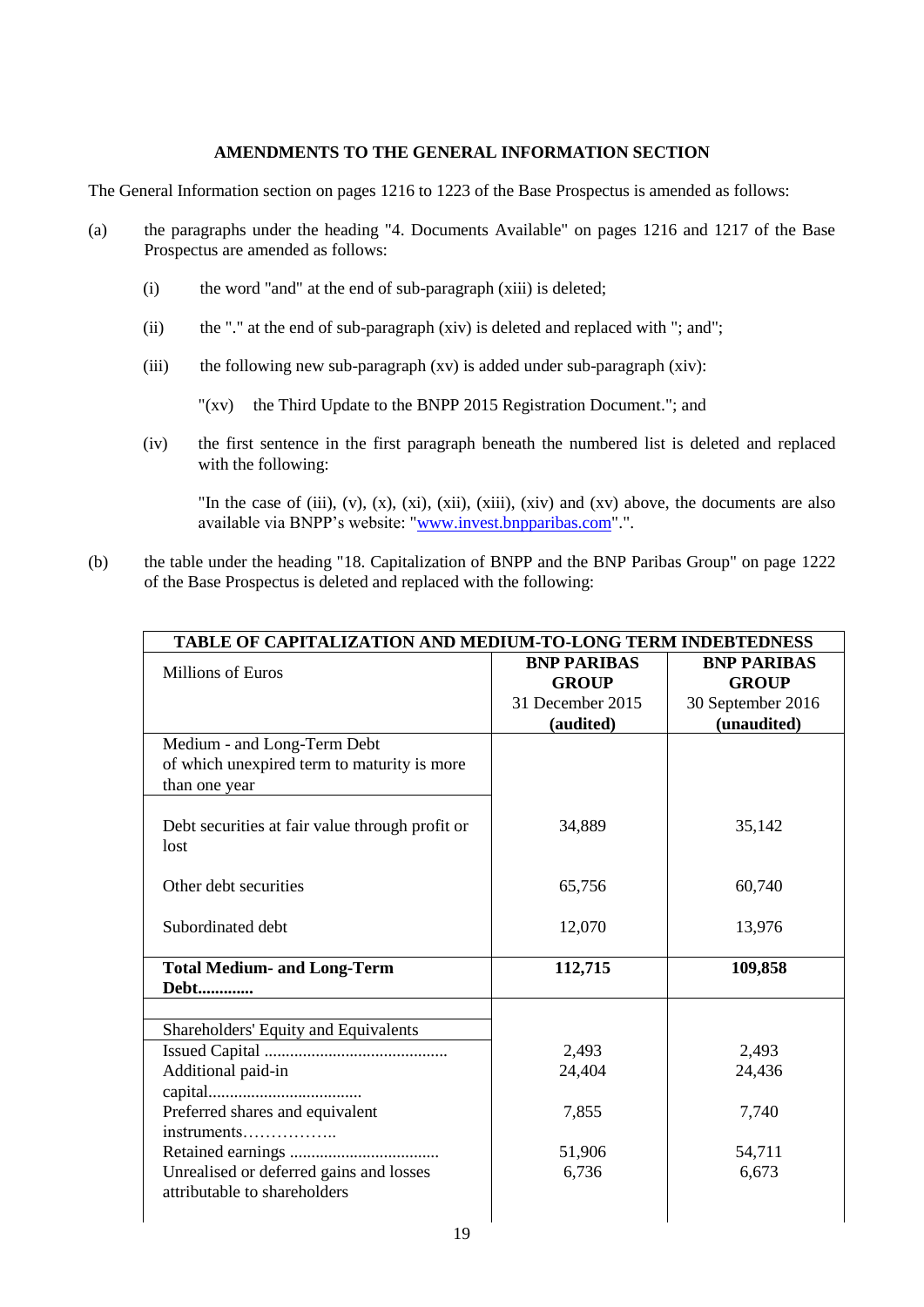| Undated participating subordinated notes       | 222     | 222     |
|------------------------------------------------|---------|---------|
|                                                | 1,811   | 1,769   |
| <b>Total Shareholders' Equity and</b>          | 95,427  | 97,954  |
| <b>Equivalents</b>                             |         |         |
|                                                | 3,719   | 4,385   |
|                                                |         |         |
| <b>Total Capitalization and Medium-to-Long</b> | 211,861 | 212,197 |
| <b>Term Indebtedness</b>                       |         |         |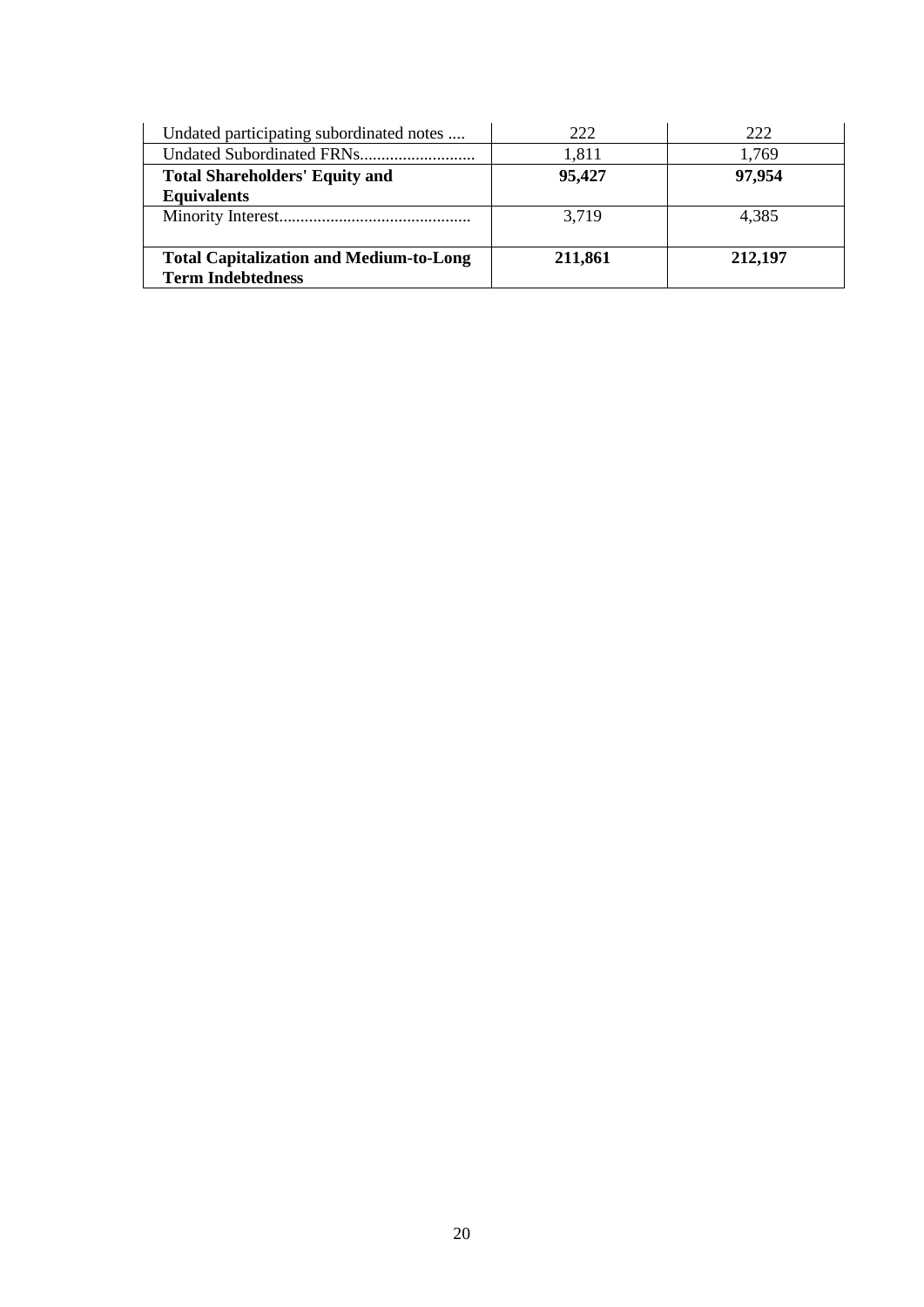#### **RESPONSIBILITY STATEMENT**

I hereby certify on behalf of BNPP and BNPP B.V. having taken all reasonable care to ensure that such is the case that, to the best of my knowledge, the information contained in this Third Supplement is in accordance with the facts and contains no omission likely to affect its import.

The consolidated financial statements as of and for the year ended 31 December 2014 of BNPP were audited by statutory auditors who issued an audit report which is incorporated by reference in the Base Prospectus. This report contains an emphasis of matter paragraph (*paragraphe d'observations*) which can be found on page 241 of the BNPP 2014 Registration Document referring to note 3.g to the consolidated financial statements which outlines the costs related to the comprehensive settlement with US authorities.

The consolidated financial statements as of and for the year ended 31 December 2015 of BNPP were audited by statutory auditors who issued an audit report which is incorporated by reference in the Base Prospectus. This report contains an emphasis of matter paragraph which can be found on page 231 of the BNPP 2015 Registration Document.

> BNP Paribas 16 boulevard des Italiens 75009 Paris France

Represented by Alain Papiasse in his capacity as Deputy Chief Operating Officer

Dated 9 November 2016